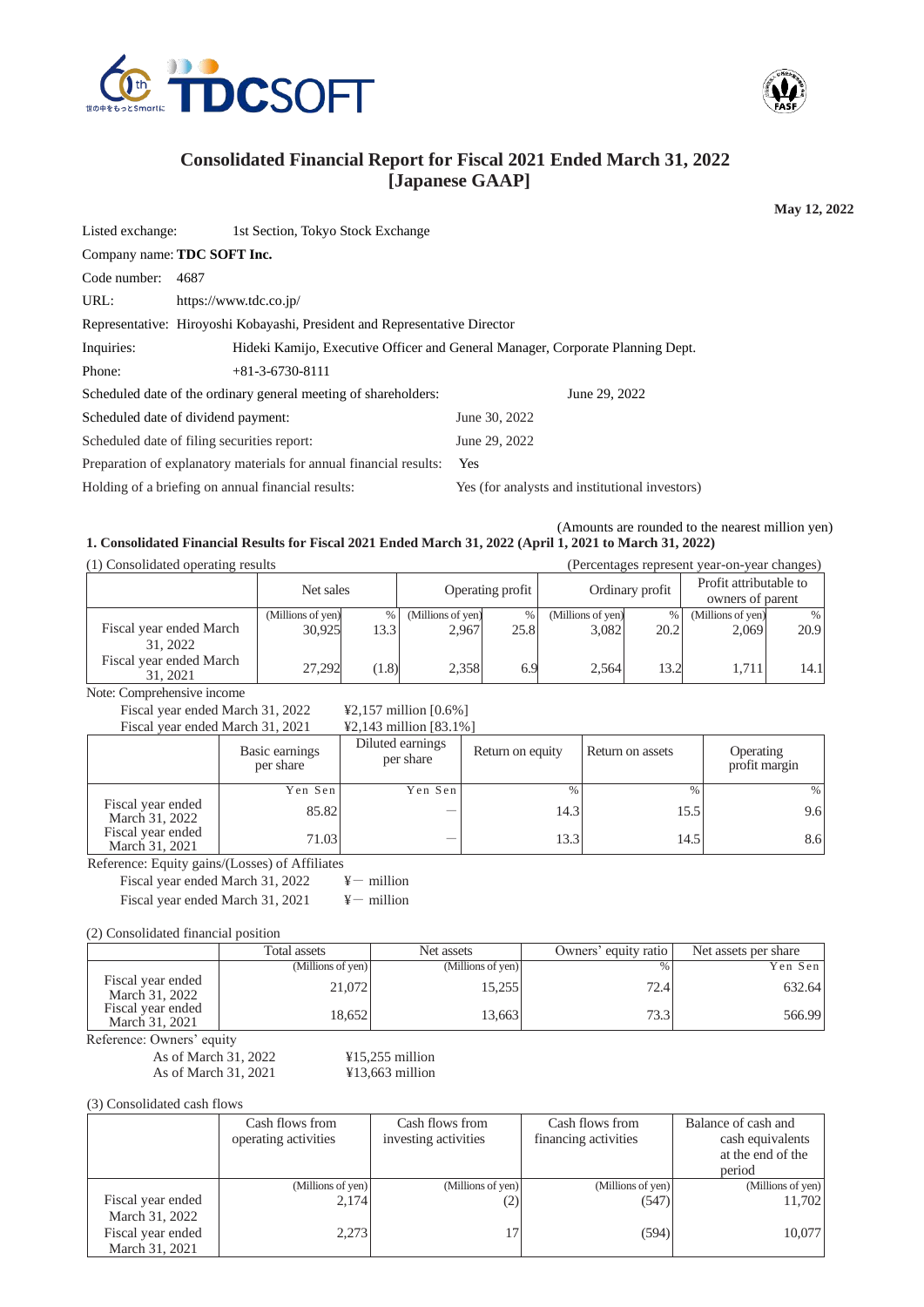#### **2. Dividends**

|                                                 |                         | Dividends per share |                                |                  |                  |                          | Dividend                           | Dividend<br>payout ratio              |  |
|-------------------------------------------------|-------------------------|---------------------|--------------------------------|------------------|------------------|--------------------------|------------------------------------|---------------------------------------|--|
|                                                 | End of first<br>quarter | second<br>quarter   | End of End of third<br>quarter | Year-end         | Total            | Dividends<br>(Total)     | payout ratio<br>(consolidate<br>d) | on net assets<br>(consolidate)<br>(d) |  |
| Fiscal year ended March<br>31, 2021             | Yen Sen                 | Yen Sen<br>0.00     | Yen Sen                        | Yen Sen<br>24.00 | Yen Sen<br>24.00 | (Millions of yen)<br>587 | %<br>33.8                          | %<br>4.5                              |  |
| Fiscal year ended March<br>31, 2022             |                         | 0.00                |                                | 30.00            | 30.00            | 734                      | 34.9                               | 5.0                                   |  |
| Fiscal year ending March<br>31, 2023 (forecast) |                         | 15.00               |                                | 30.00            | 45.00            |                          | 51.7                               |                                       |  |

Note: Breakdown of the end of second quarter dividend for fiscal year ending March 31, 2023 (forecast): Commemorative dividend 15.00 (commemorative dividend for the 60th anniversary of the Company's founding)

#### **3. Consolidated Financial Results Forecasts for the Fiscal Year Ending March 31, 2023 (April 1, 2022 to March 31, 2023)**

(Full year and quarterly percentages represent changes from the previous fiscal year and the same quarter of the previous fiscal year, respectively)

|                |           | Net sales | Operating profit |        | Ordinary profit |        | Profit attributable to<br>owners of parent |        | Basic earnings<br>per share |  |
|----------------|-----------|-----------|------------------|--------|-----------------|--------|--------------------------------------------|--------|-----------------------------|--|
|                | (Millions | %         | (Millions of     | %      | (Millions       |        | % (Millions of                             | %      | Yen Sen                     |  |
| Second quarter | of yen)   |           | yen)             |        | of yen)         |        | yen)                                       |        |                             |  |
| (cumulative)   | 15.600    | 6.4       | 1,340            | (15.6) | 1,365           | (17.1) | 915                                        | (18.1) | 37.95                       |  |
| Full year      | 33,000    | 6.7       | 3.065            | 3.3    | 3.135           | 1.7    | 2.100                                      |        | 87.10                       |  |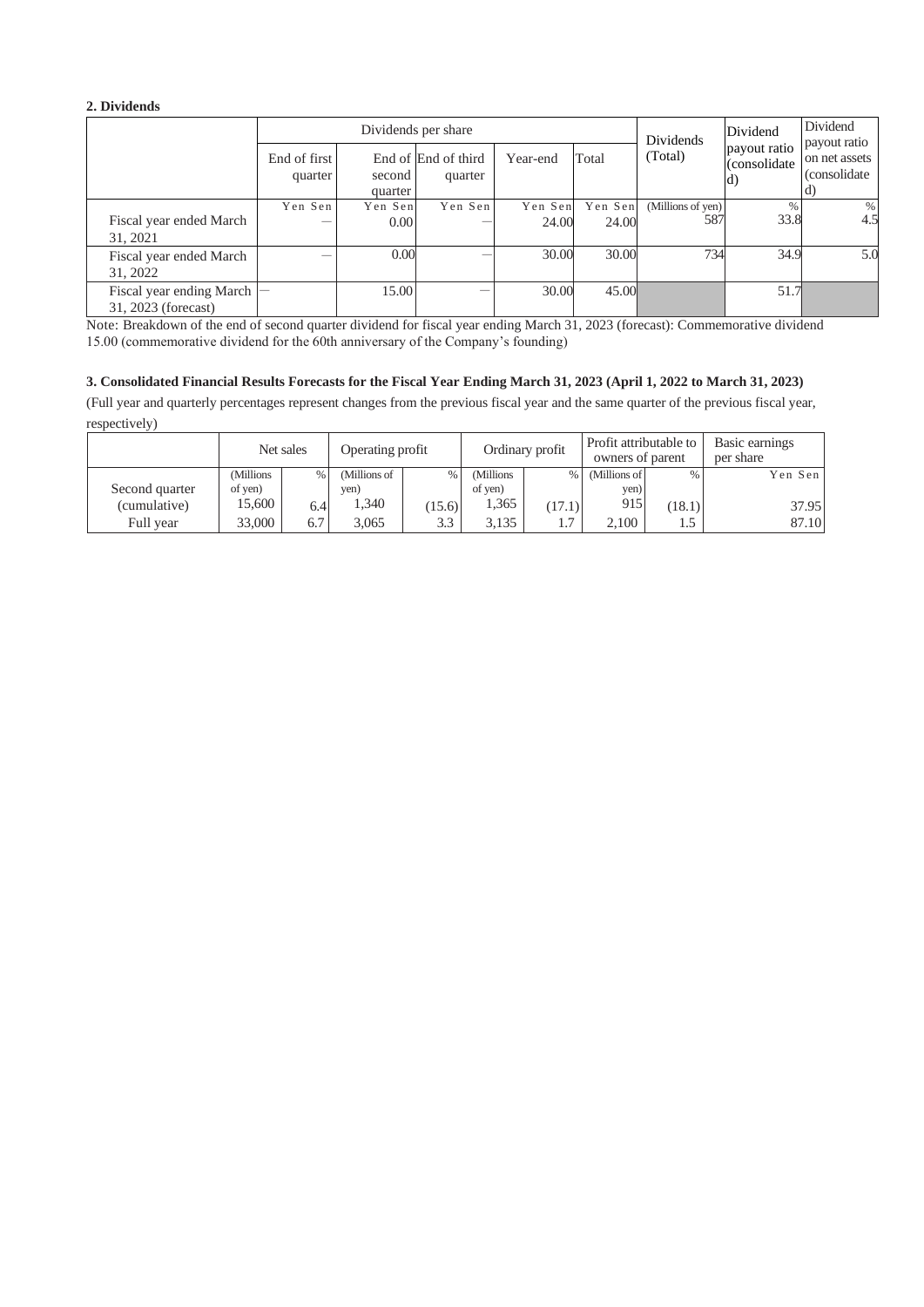#### Notes

(1) Changes in significant subsidiaries during the period :

None (Changes in specified subsidiaries resulting in changes in the scope of consolidation)

|  | New: $-$ (company name(s)) Excluded: $-$ (company name(s))                             |  |        |
|--|----------------------------------------------------------------------------------------|--|--------|
|  | (2) Changes in accounting policies and accounting-based estimates, and restatements    |  |        |
|  | a. Changes in accounting policies due to revisions in accounting standards, etc. : Yes |  |        |
|  | b. Changes in accounting policies other than a above                                   |  | : None |
|  | c. Changes in accounting-based estimates:                                              |  | None   |
|  | d. Restatements                                                                        |  | : None |

(3) Number of shares outstanding (common stock)

a. Number of shares outstanding at the end of period (including treasury stock)

b. Number of treasury shares at the end of period

c. Average number of shares during the period

Note: The number of treasury shares at the end of period includes the Company's shares (376,200 shares as of March 31, 2022 and 391,200 shares as of March 31,

2021) held by Custody Bank of Japan, Ltd. (Trust Account E) as trust assets in a Board Benefit Trust (BBT) and an Employee 2021 2021 As of December 31 2021 24,108,903 As of December 31 2020 24,098,532

202

25,113,600 As of March 31

1,000,159 As of March 31,

202

Stock Ownership Plan (J-ESOP). In addition, the Company's shares held by Custody Bank of Japan, Ltd. (Trust Account E) are included in the treasury shares deducted from the calculation of the average number of shares during the period (as of March 31, 2022: 380,762 shares; as of March 31, 2021: 391,200 shares)

As of December 31

As of December 31,

#### Reference: Summary of Individual Financial Results

### **1. Individual Financial Results for Fiscal 2021 Ended March 31, 2022 (April 1, 2021 to March 31, 2022)**

(1) Individual operating results (Percentages represent year-on-year changes) Net sales Deperating profit Ordinary profit Profit (Millions of yen)  $\begin{array}{|c|c|c|c|c|c|}\n\hline\n\end{array}$  (Millions of yen)  $\begin{array}{|c|c|c|c|c|}\n\hline\n\end{array}$  (Millions of yen)  $\begin{array}{|c|c|c|c|c|}\n\hline\n\end{array}$  (Millions of yen) Fiscal year ended March 31, 2022 29,248 13.3 2,797 26.6 2,905 21.6 1,953 23.3 Fiscal year ended March 31, 2021 25,825 (2.1) 2,210 5.3 2,388 10.7 1,584 11.5

|                                     | Basic earnings per share | Diluted earnings per<br>share |
|-------------------------------------|--------------------------|-------------------------------|
|                                     | Yen Sen                  | Yen Sen                       |
| Fiscal year ended<br>March 31, 2022 | 81.03                    |                               |
| Fiscal year ended<br>March 31, 2021 | 65.74                    |                               |

(2) Individual financial position

|                   | Total assets      | Net assets        | Owners' equity ratio | Net assets per share |
|-------------------|-------------------|-------------------|----------------------|----------------------|
|                   | (Millions of yen) | (Millions of yen) | $\frac{0}{0}$        | Yen Sen              |
| Fiscal year ended | 20.126            | 14.590            | 72.5                 | 581.00               |
| March 31, 2022    |                   |                   |                      |                      |
| Fiscal year ended | 17.887            | 13.114            | 73.3                 | 544.22               |
| March 31, 2021    |                   |                   |                      |                      |

Reference: Owners' equity

As of March 31, 2022: ¥14,590 million As of March 31, 2021: ¥13,114 million

\* The consolidated financial report is exempt from audits by certified public accountants or an audit firm.

\* Explanation about the proper use of financial results forecasts and other noteworthy items

The report contains statements about the future such as forecasts for financial results that are based on information available to the Company at the time of disclosure and certain assumptions the Company believes to be reasonable. The Company gives no assurance that these statements will prove to be accurate. Actual results may differ significantly from these forecasts due to various factors. For matters related to the abovementioned forecasts, please refer to "1. Overview of Operating Results and Related Information (4) Business Outlook" on Page 7 of the appendix.

| (Shares)   |  |  |  |  |  |
|------------|--|--|--|--|--|
| 25,113,600 |  |  |  |  |  |

1,015,111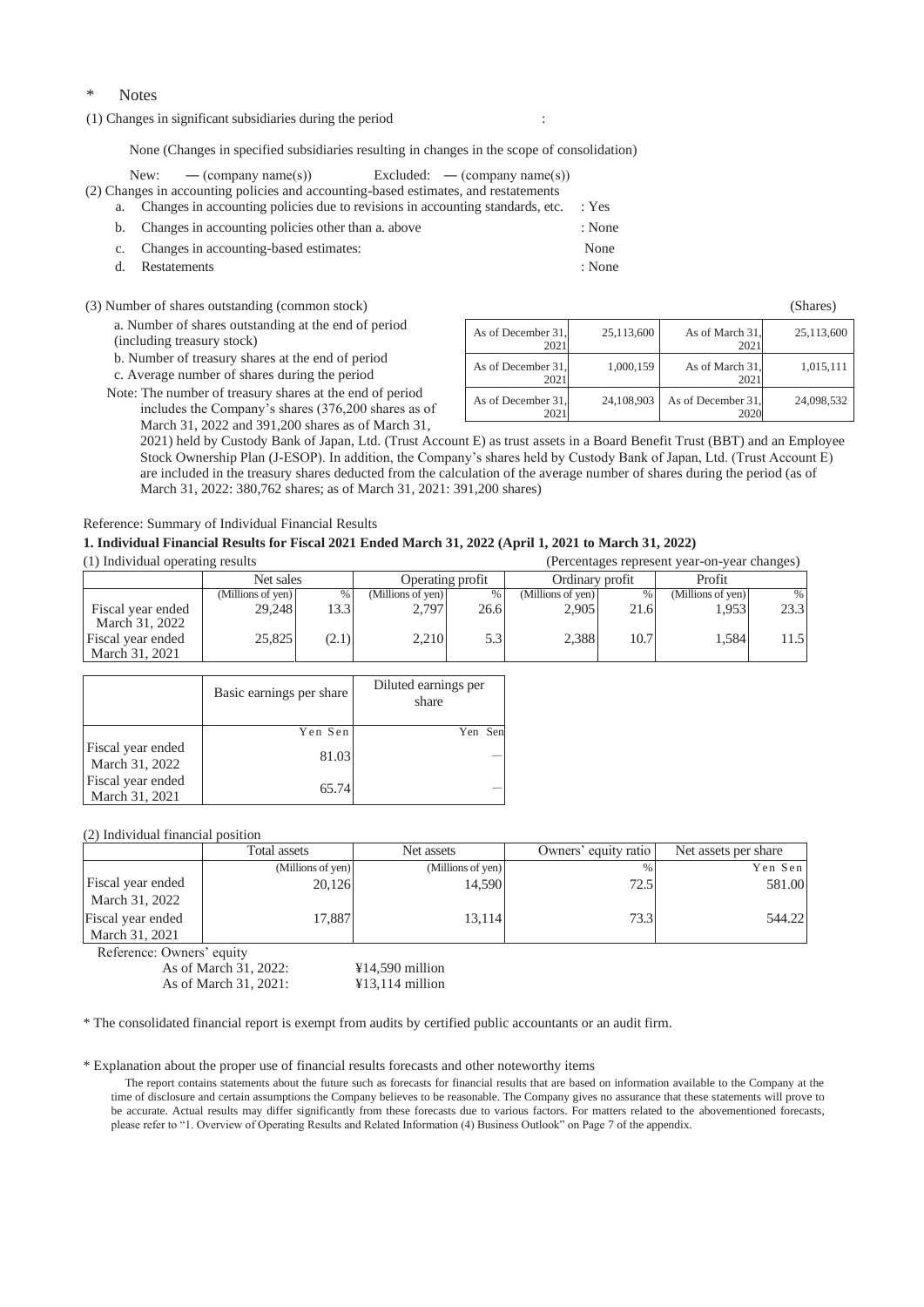### ○**Table of Contents - Appendix**

| (2) Consolidated Statement of Income and Consolidated Statement of Comprehensive Income11 |  |
|-------------------------------------------------------------------------------------------|--|
|                                                                                           |  |
|                                                                                           |  |
|                                                                                           |  |
|                                                                                           |  |
|                                                                                           |  |
|                                                                                           |  |
|                                                                                           |  |
|                                                                                           |  |
|                                                                                           |  |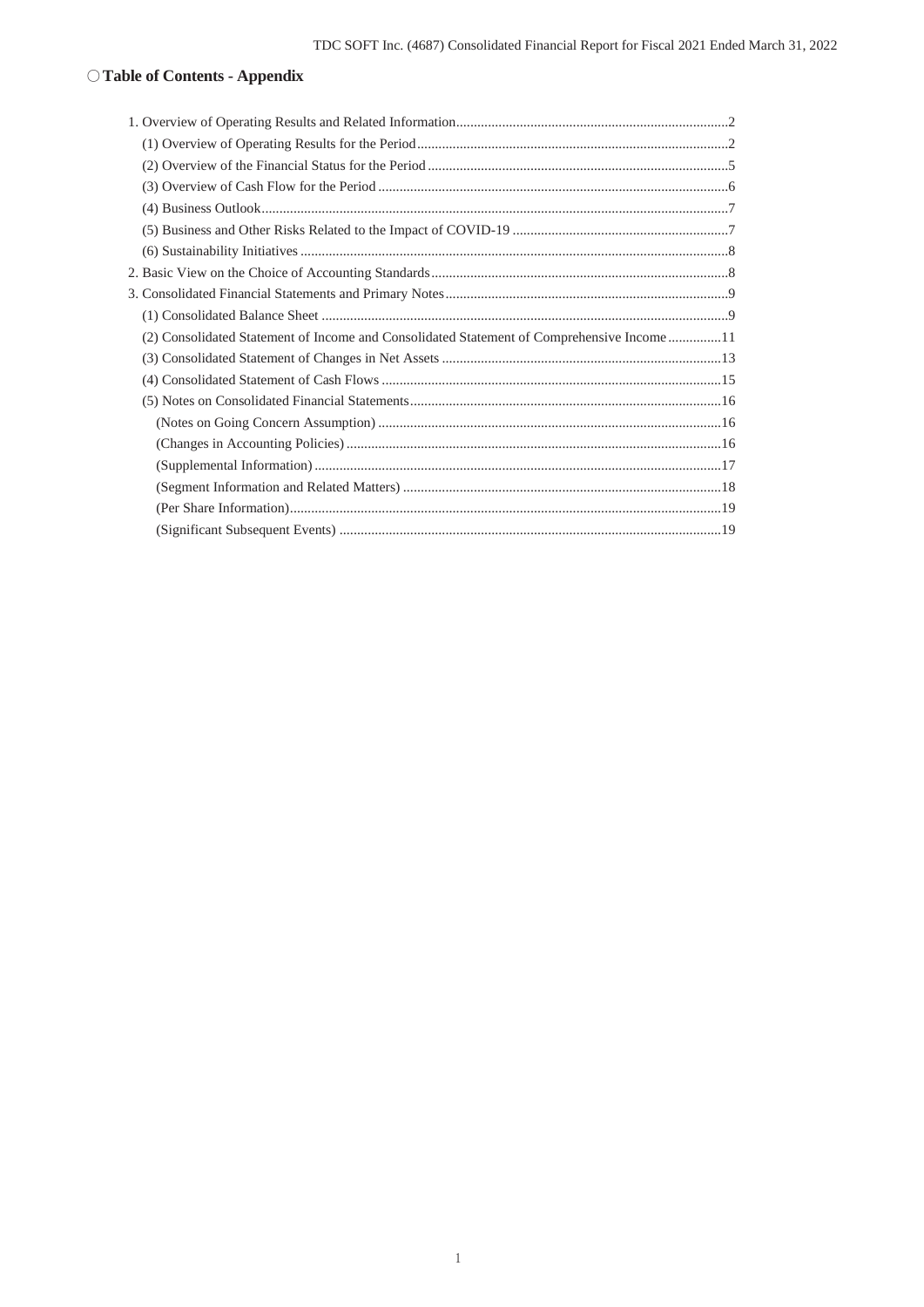### **1. Overview of Operating Results and Related Information**

(1) Overview of Operating Results for the Period

During this fiscal year (April 1, 2021 to March 31, 2022), Japan's economy continued showing signs of recovery as the tough times caused by the impacts of the COVID-19 pandemic have eased, but a sense of uncertainty remains due to the situation in Ukraine among other factors warranting caution toward downside risks.

In the information services industry, while the demand for developing and enhancing the telecommuting environment since last year has come full circle, corporate ICT investment, which had been continually suppressed, has resumed, and demand related in particular to digital transformation ("DX") for strengthening businesses and promoting transformation has been increasing.

In this climate, the TDC SOFT Group is aiming to become a next-generation system integrator as stated in its medium-term management plan "Shift to the Smart SI" for the period between April 2019 and March 2022. Our vision is to evolve into a next-generation system integration ("SI") business geared toward new trends in digital technology based on the po tential needs of the market.

To make the vision from our medium-term management plan a reality, we have two Group-wide core strategies. One is to "create high-value-added SI services." We tap into the latest elemental technologies to pursue services designed to meet the needs of customers promoting DX for value creation. The other is to "support SI model reforms." We use innovative approaches to build infrastructure for high-value-added SI services and to develop an SI process designed to ensure high productivity and high quality, and promote initiatives to differentiate ourselves from competitors.

In February 2021, we made a downward revision to the performance targets in our medium-term management plan for both net sales and profit due to project postponements and other impacts of the COVID-19 pandemic. However, we see demand for next-generation SI to be increasing, including for DX-related services that promote the enhancement and transformation of our customers' businesses, and to that end we did not change the core strategies for the period set forth in the medium-term management plan "Shift to the Smart SI." Instead, we pursued a policy of promoting initiatives based on the plan, responding to external changes in the business environment with flexibility while working to definitively address and remedy issues that arose throughout the course the plan. Major initiatives are as follows.

### a. Initiatives for core strategy "create high-value-added SI services"

In order to expand high-value-added SI services that meet customers' needs of creating value, the Company has proactively engaged in human resource development and business development, considering the technologies that will greatly impact future society and businesses as focus fields. In particular, agile development, information system security, and other businesses, which have been set as our key strategic fields since the fiscal year ended March 31, 2020, have grown steadily. Net sales from these businesses achieved the ¥5,000 million target set out in our original medium-term management plan, increasing to ¥5,390 million, or 60.3% year on year, in the fiscal year ended March 31, 2022 and accounted for 17.4% of consolidated net sales, up 5.1 percentage points from the previous year.

### 1) Key strategic field: Agile development business

In order to expand the domestic enterprise agile market, the Company has been promoting initiatives such as joint research between academia and the business community and cooperation with global companies since the previous fiscal year. In the agile development business, during the period under review, we have offered services for quick management decision-making, consulting services to help with system development, and educational services using the Scaled Agile Framework® ("SAFe®") based on a strengthened alliance with the U.S. company Scaled Agile, Inc. under a gold partner contract. In addition, we have entered into a business partnership agreement with Ricksoft Co., Ltd. to promote the development of services following best practices for business transformation using SAFe®. These initiatives led net sales of the agile development business to increase steadily, up 21.2% year on year.

### 2) Key strategic field: Information system security business

In the information system security business, we are working to expand our high-value-added SI services through the promotion of SI solutions using local 5G in collaboration with closip (company name changed from LTE-X Inc.), a capital and business tie-up partner with competitive strengths in the field of network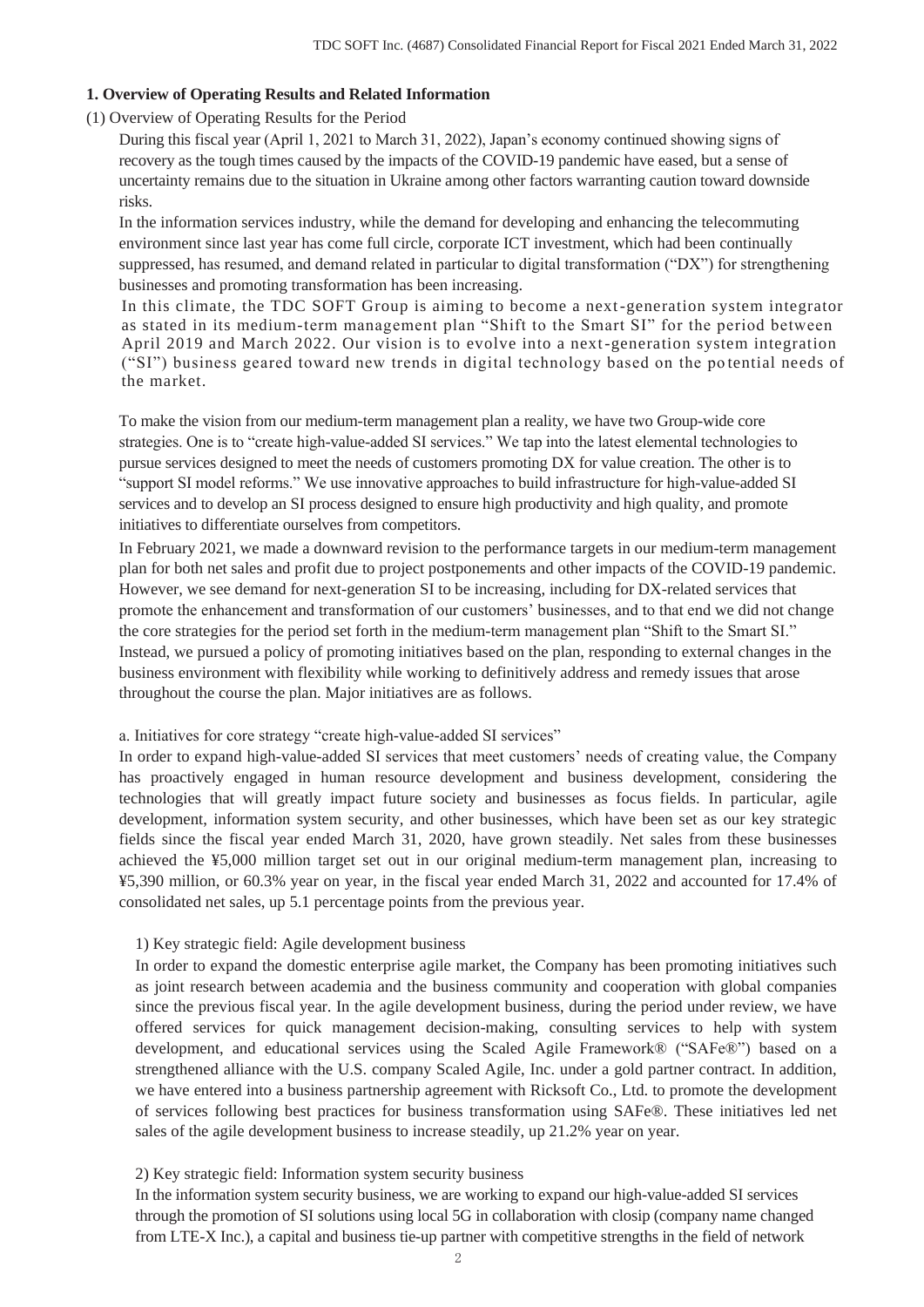#### TDC SOFT Inc. (4687) Consolidated Financial Report for Fiscal 2021 Ended March 31, 2022

security, the formation of an alliance agreement with Internet Research Institute, Inc. in the field of cyber security, the expansion of security diagnostic services, and other efforts.

### b. Initiatives for core strategy "support SI model reforms"

During the fiscal year under review, we promoted activities for open innovation with our alliance partners and subsidiaries. More specifically, we promoted cooperation with our alliance partners in the agile development and information system security businesses stated in the aforementioned "create high-value-added SI services," strengthened our customer bases and service provision system through collaboration between our solution business departments and Yell Business Consulting, Inc.(company name changed from Yagi Business Consultant, Inc.), which we acquired through M&A during the fiscal year ended March 31, 2020 and that has a competitive advantage in the SAP field where migration demand is high, and made other efforts.

In order to further improve the quality of our services and to increase the efficiency of quality assurance processes in development projects, we have introduced project performance evaluations and implemented measures to streamline the SI business by utilizing advanced technologies among other initiatives.

### c. Thorough implementation of COVID-19 countermeasures

While tough times have continued since the COVID-19 pandemic broke out during the previous fiscal year, the impact on our businesses has been limited as we worked to ensure smooth business continuity by implementing thorough COVID-19 countermeasures, proactively making use of remote work, and other measures, and project postponements have collectively turned around since the beginning of the fiscal year as the dip in customer appetite for IT investment has begun to ease.

### d. Proactive forward-looking investment

In light of the robust business conditions since the beginning of the fiscal year under review, we have been proactively engaged in investing activities aimed at further business expansion moving forward. Specifically, we have invested in corporate branding to secure human resources and improve employee engagement, as well as in acquiring elemental technologies related to UX (Note 1), containers (Note 2), and data analytics platforms (Note 3) in addition to the key strategic fields listed above.

As a result of these initiatives, the Group achieved the initial business performance targets set in its mediumterm management plan of ¥30,000 million in net sales and ¥2,700 million in operating profit for the fiscal year. Net sales amounted to ¥30,925 million, up 13.3% year on year; operating profit amounted to ¥2,967 million, up 25.8% year on year; ordinary profit amounted to ¥3,082 million, up 20.2% year on year; and profit attributable to owners of parent amounted to ¥2,069 million, up 20.9% year on year.

Notes: 1. UX: User experience. The experience a user has through the use of a system or service.

- 2 Container: A type of technology used to create virtual runtime environments for applications and an important elemental technology in utilizing cloud-native applications, a recent subject of attention.
- 3 Data analytics platform: A technical platform that systematically conducts a series of operations to collect, store, process, and analyze data.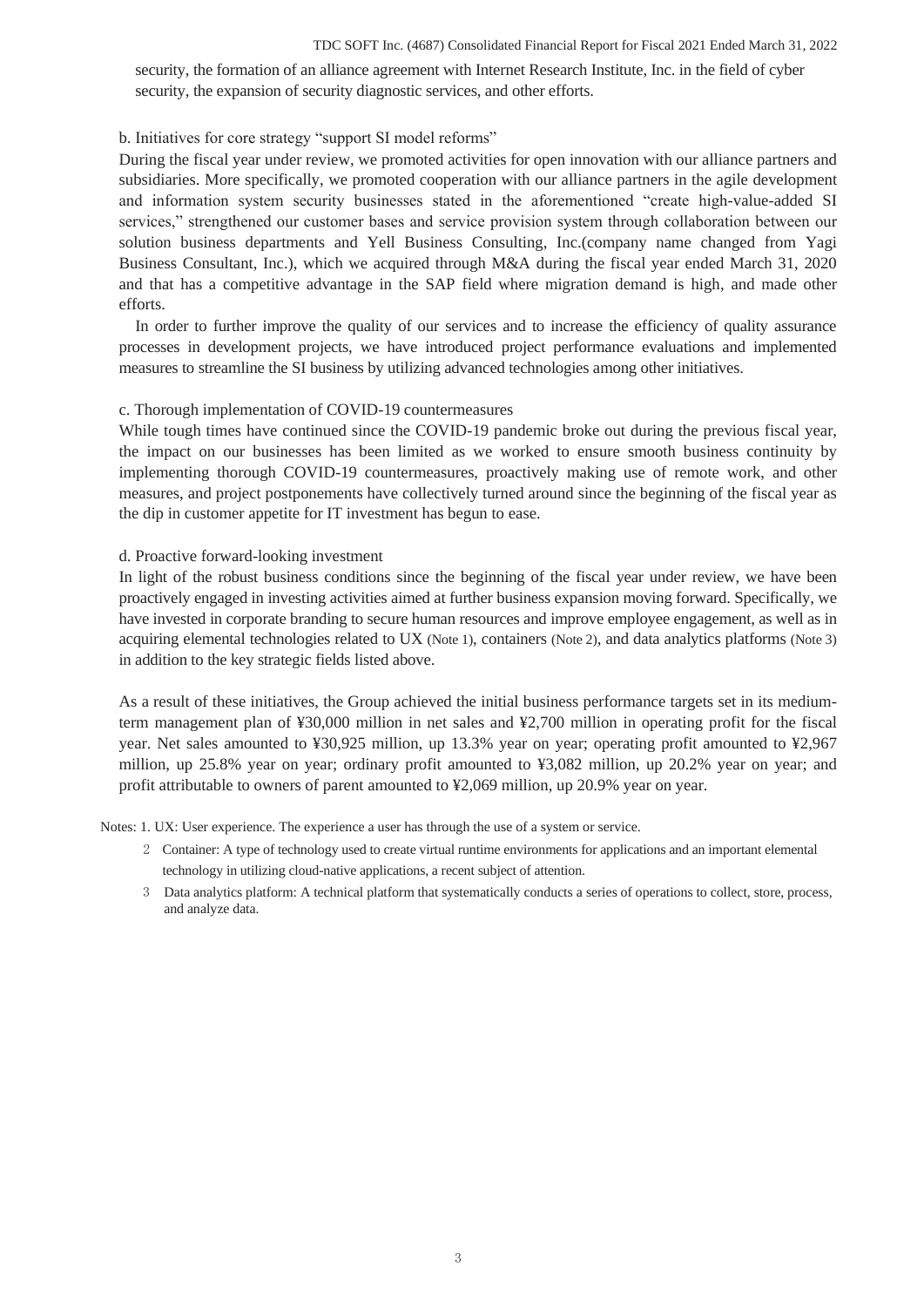### **Status of activities by field**

<IT consulting and services>

In the IT consulting and services field, we offer services that include developing IT strategies and information system concepts to facilitate customers' DX, technology consulting, and providing educational services about the latest technologies and development methodologies. We also provide our internally developed cloud application services, along with solution services, such as business intelligence (BI)(Note 4)/data warehousing (DWH)(Note 5) and enterprise resource planning (ERP)(Note 6)/customer relationship management (CRM)(Note 7). During this fiscal year, the Group made solid progress on projects related to IT service management and cloud managed services. As a result, net sales in this field increased 57.7% year on year to ¥3,877 million.

<IT solutions for financial services>

In the field of IT solutions for financial services, we offer integrated IT solutions for the financial sector, including information system concepts, design, development, and maintenance. During this fiscal year, the Group made solid progress on development projects for credit-related systems and other projects. As a result, net sales in this field increased 8.4% year on year to ¥14,393 million. <IT solutions for public corporations>

In the field of IT solutions for public corporations, we offer integrated IT solutions for the logistics, manufacturing, and service industries as well as the public sector, including information system concepts, design, development, and maintenance. During this fiscal year, the Group made solid progress on development projects for the transportation and telecommunications sectors and other projects. As a result, net sales in this field increased 10.7% year on year to ¥8,795 million. <Platform solutions>

In the field of platform solutions, we offer services that include configuring and developing IT infrastructure, along with helping with its operation, developing network products, and integrating networks. During this fiscal year, the Group made solid progress on projects to build cloud-related infrastructure. As a result, net sales in this field increased 6.8% year on year to ¥3,858 million.

| Field                                | March 31, 2021 | Fiscal year ended | Fiscal year ended<br>March 31, 2022<br>Consolidated<br>cumulative period |              | Year-              |
|--------------------------------------|----------------|-------------------|--------------------------------------------------------------------------|--------------|--------------------|
|                                      | Consolidated   | cumulative period |                                                                          |              | on-year<br>percent |
|                                      | Net sales      | <b>Share</b>      | Net sales                                                                | <b>Share</b> | age                |
|                                      |                |                   |                                                                          |              | change             |
| IT consulting and services           | 2,458          | 9.0%              | 3,877                                                                    | 12.5%        | $+57.7\%$          |
| IT solutions for financial services  | 13,276         | 48.7%             | 14,393                                                                   | 46.6%        | $+8.4\%$           |
| IT solutions for public corporations | 7,945          | 29.1%             | 8.795                                                                    | 28.4%        | $+10.7\%$          |
| Platform solutions                   | 3,612          | 13.2%             | 3,858                                                                    | 12.5%        | $+6.8\%$           |
| Total                                | 27,292         | 100.0%            | 30,925                                                                   | 100.0%       | $+13.3\%$          |

(Millions of yen)

Notes: 4. BI: Business intelligence. A process for analyzing a company's internal information to harness it in business management.

5 DWH: Data warehouse. An integrated database that collects necessary data from multiple systems, including core systems, to sort the data by objective and accumulate it chronologically for data analysis and decision-making.

6 ERP: Enterprise resource planning. A core information system.

7 CRM: Customer relationship management. A customer management system.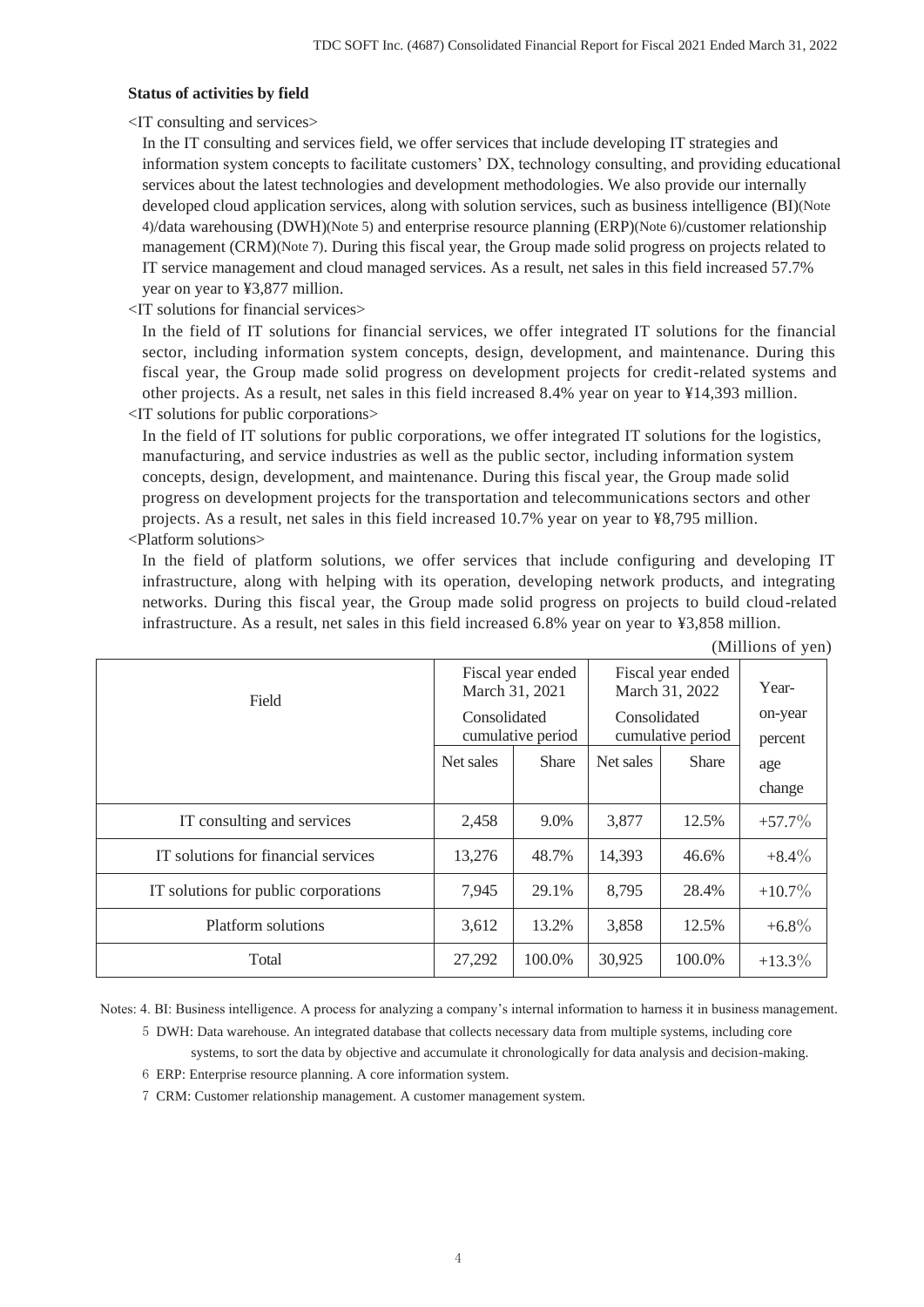### (2) Overview of the Financial Status for the Period

Total assets at the end of this fiscal year increased by ¥2,419 million from the end of the previous fiscal year to ¥21,072 million.

Current assets at the end of this fiscal year increased by ¥2,286 million from the end of the previous fiscal year to ¥17,368 million. This is mainly due to an increase of cash and deposits as well as notes and accounts receivable - trade, and contract assets.

Non-current assets at the end of this fiscal year increased by ¥133 million from the end of the previous fiscal year to ¥3,704 million. This is mainly due to an increase of investment securities, despite a decrease of software, etc. Current liabilities at the end of this fiscal year increased by ¥783 million from the end of the previous fiscal year to ¥5,540 million. This is mainly due to increases of accounts payable – trade, accounts payable – other, and accrued expenses.

Non-current liabilities at the end of this fiscal year increased by ¥45 million from the end of the previous fiscal year to ¥276 million. This is mainly due to increases of other non-current liabilities.

Net assets at the end of this fiscal year increased by ¥1,591 million from the end of the previous fiscal year to ¥15,255 million. This is mainly due to increases of retained earnings and valuation difference on available-forsale securities.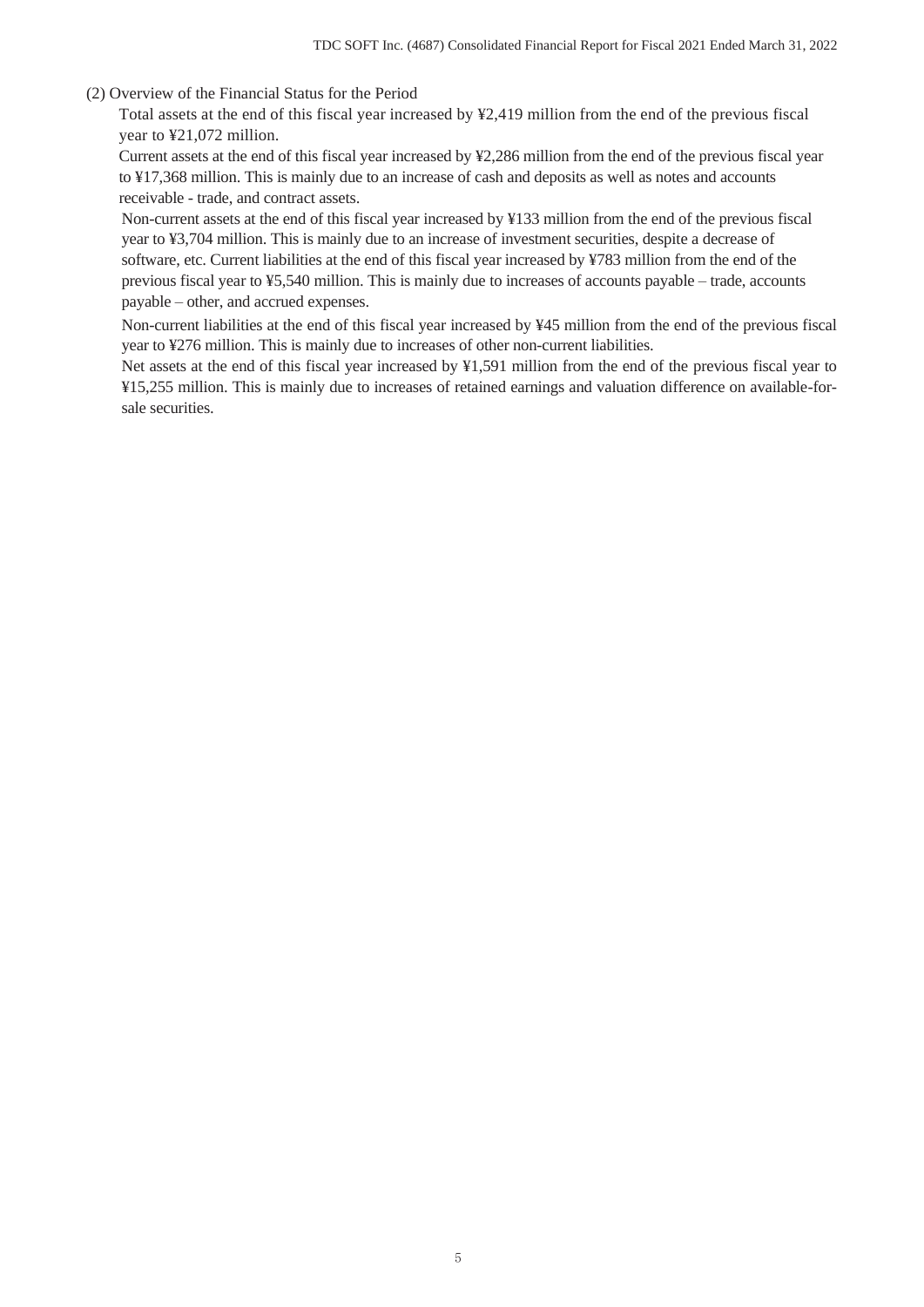### (3) Overview of Cash Flow for the Period

The balance of cash and cash equivalents at the end of this fiscal year increased by  $\frac{1}{2}$ ,625 million from the end of the previous fiscal year to ¥11,702 million (¥10,077 million in the previous fiscal year).

Cash flow conditions and their factors are as stated below:

### (Cash flows from operating activities)

While an increase in notes and accounts receivable – trade was ¥669 million and income taxes paid was ¥1,034 million, profit before income taxes was ¥3,082 million. As a result, cash flows from operating activities amounted to ¥2,174 million (¥2,273 million in the previous fiscal year).

### (Cash flows from investing activities)

While interest and dividend income received was ¥63 million, purchase of property, plant and equipment totaled ¥59 million. As a result, cash flows from investing activities amounted to negative ¥2 million (¥17 million in the previous fiscal year).

### (Cash flows from financing activities)

With dividend payment of ¥587 million, cash flows from financing activities amounted to negative ¥547 million (negative ¥594 million in the previous fiscal year).

#### Reference: Trends in cash flow related indices

|                                                    | As of March<br>31, 2018 | As of March<br>31, 2019 | As of March<br>31, 2020 | As of March<br>31, 2021 | As of March<br>31, 2022 |
|----------------------------------------------------|-------------------------|-------------------------|-------------------------|-------------------------|-------------------------|
| Owners' equity ratio                               | 69.9%                   | 70.1%                   | 72.7%                   | 73.3%                   | 72.4%                   |
| Equity ratio based on market value                 | 114.0%                  | 129.1%                  | 115.0%                  | 131.7%                  | 133.7%                  |
| Ratio of interest-bearing liabilities to cash flow | $0.2$ year              | $0.3$ year              | $0.3$ year              | $0.2$ year              | $0.2$ year              |
| Interest coverage ratio                            | 461.0                   | 505.2                   | 391.9                   | 684.2                   | 620.8                   |

Notes: Equity ratio: Owners' equity / Total assets

Equity ratio based on market value: Market capitalization / Total assets

Ratio of interest-bearing liabilities to cash flow: Interest-bearing liabilities / Cash flows

from operating activities

Interest coverage ratio: Cash flows from operating activities / Interest payment

- \* Calculated from consolidated financial figures.
- \* Market capitalization is calculated by multiplying the closing stock price at the fiscal year end by outstanding stock issued at the fiscal year end (after subtracting treasury shares).
- \* Interest-bearing liabilities refer to all liabilities that bear interest out of those listed in the consolidated balance sheet. The interest payment is from the interest expenses amount in the consolidated statement of cash flows.
- \* The Company has applied ASBJ Statement No.28 "Partial Amendments to Accounting Standard for Tax Effect Accounting" issued on February 16, 2018, from the beginning of the fiscal year ended March 31, 2019. Furthermore, the Company has applied the statement retroactively to the primary management indices for the period ended March 31, 2018.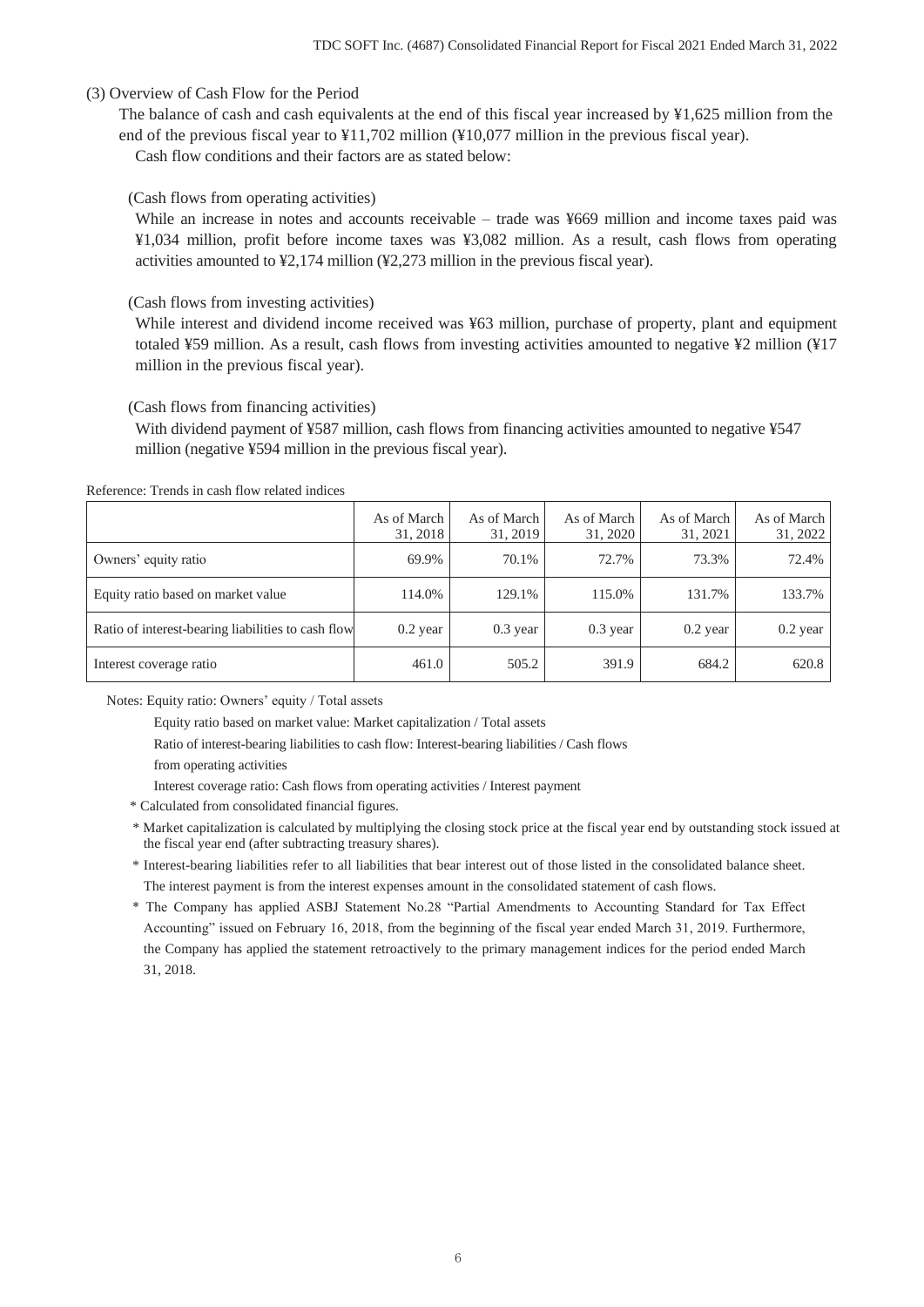## (4) Business Outlook

Japan's economy is expected to recover moving forward as the tough times caused by the impacts of the COVID-19 pandemic ease and socio-economic activity begins to normalize. However, uncertainty is expected to continue for the foreseeable future due to the situation in Ukraine among other factors.

As the information services industry demonstrates robust overall growth, IT needs related to business transformation and work reforms through DX are expanding while at the same time growing more diverse and complex.

The TDC SOFT Group is aiming to become a next-generation system integrator as stated in its new mediumterm management plan "Shift to the Smart SI Plus" which will begin in fiscal 2022. Our vision is to contribute to the realization of a smarter society by providing high-value-added IT services based on the potential IT needs of the market as well as society.

To that end, we will strive to "expand our business domain" by adhering to the core strategies of "create highvalue-added SI services" and "support SI model reforms" we have been pursuing since the previous mediumterm management plan.

Specifically, we plan to expand our business domain and work to increase net sales and profit by strengthening efforts in our sales business, which sells products, services, etc. that meet a diverse array of customers' IT needs, in our consulting business, which supports customers in formulating strategies for their digital transformation, in providing managed services that integrate all aspects of IT solutions, from development through to operation and maintenance, etc.

The Company will welcome in its 60th anniversary this year on October 16.

As an expression of gratitude toward our shareholders for their continued support, we plan to pay out a

commemorative dividend of ¥15 per share as an interim dividend during the upcoming fiscal year.

As a result, annual dividends per share will come to ¥45, consisting of ordinary dividends of ¥30 yen plus the commemorative dividend of ¥15.

In this milestone year, the Company will continue to strive toward realizing a smart society.

## (5) Business and Other Risks Related to the Impact of COVID-19

a. Risk of infection among employees, and business continuity

The Group has shifted in principle to working from home and promoted staggered working hours for employees who are required to come to the office, to prevent the spread of COVID-19 infection, and to ensure both health and safety of our employees, and business continuity. However, if any development project member, customer, or employee of a partner company is infected with COVID-19, and the infection spreads due to contact or other reasons, related development projects may be suspended for a certain period of time' due to suspension of work, etc. If such a situation continues, there is a risk of decline in our business performance.

b. Impact of business environment changes, price competition, etc. in the information services industry In the information services industry, business demand is expanding along with the rise in demand for IT, such as the introduction of national IT strategies and strategic information systems for corporate survival, as well as increases in the number of users due to the spread of mobile and broadband services. However, if the Japanese economy remains stagnant or worsens, customers' investment in information technology could decrease, which could affect the Group's business performance, etc.

### c. Cooperation with alliance partners

The Group has established cooperative relationships with various partners, including vendors and subcontractors, with respect to business operations. If there are any changes in the relationships with these partners triggered by COVID-19-related issues, the Group's business results, etc. could be affected by difficulties in providing services or providing services at a reasonable price and other factors.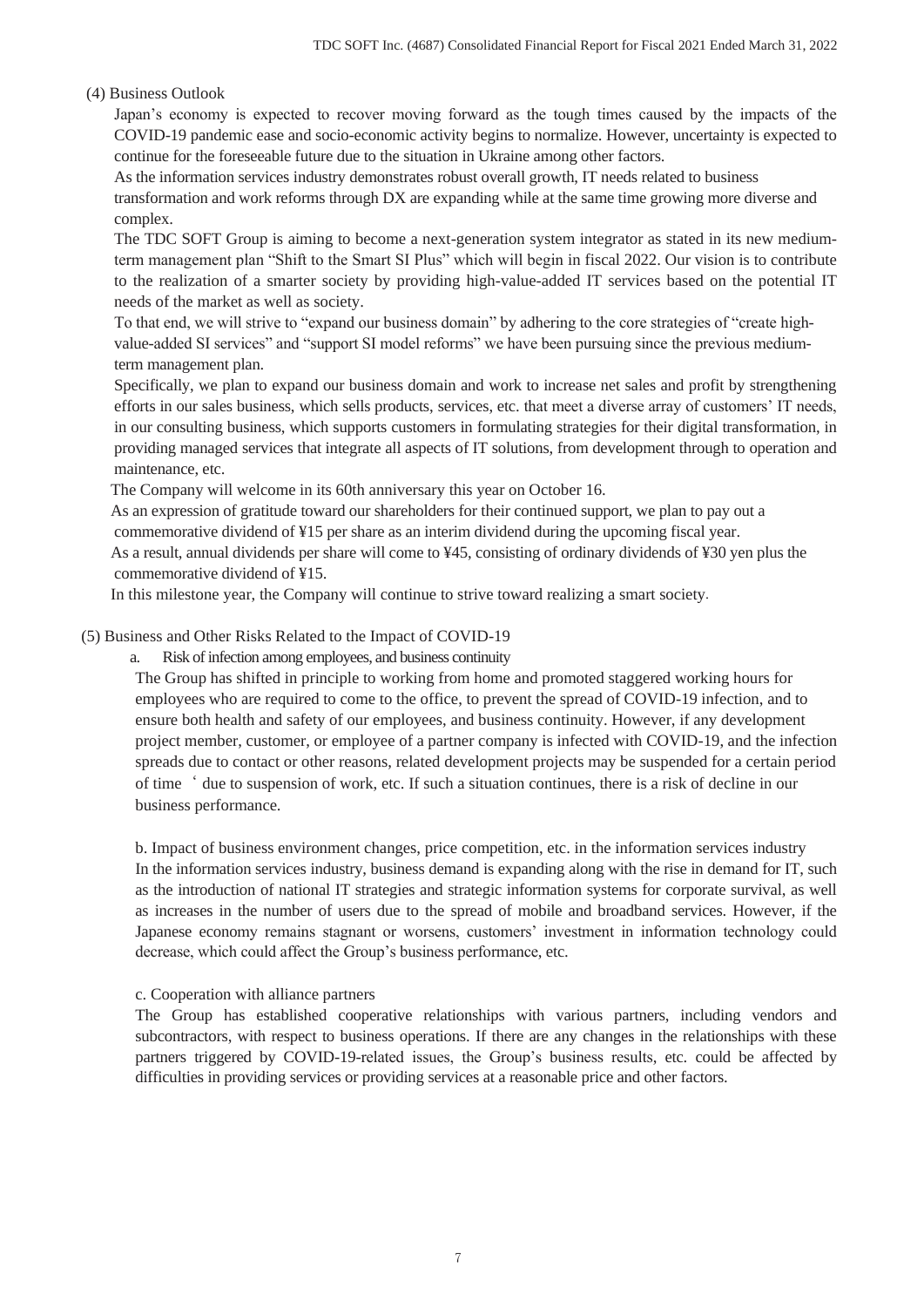### (6) Sustainability Initiatives

Sustainability management, in which each and every manager and employee considers what action they should take, reforms their behavior, and transforms the business itself, is important for the sustainable development of the Group moving forward. By focusing on addressing identified material ESG-related challenges with consideration given to the SDGs, social issues, etc., the Group aims to achieve a smart society alongside sustainable growth for the Company.

The Group is committed to supporting customer prosperity through the latest information technology and growing alongside society while placing value on employee fulfilment.

### 2. Basic View on the Choice of Accounting Standards

Since the Group operates mainly in Japan and the ratio of foreign shareholders is low, we have decided to adopt the Japanese accounting standards for the time being. Going forward, we plan to consider the application of IFRS (International Financial Reporting Standards), taking into account overseas business development and changes in the ratio of foreign shareholders.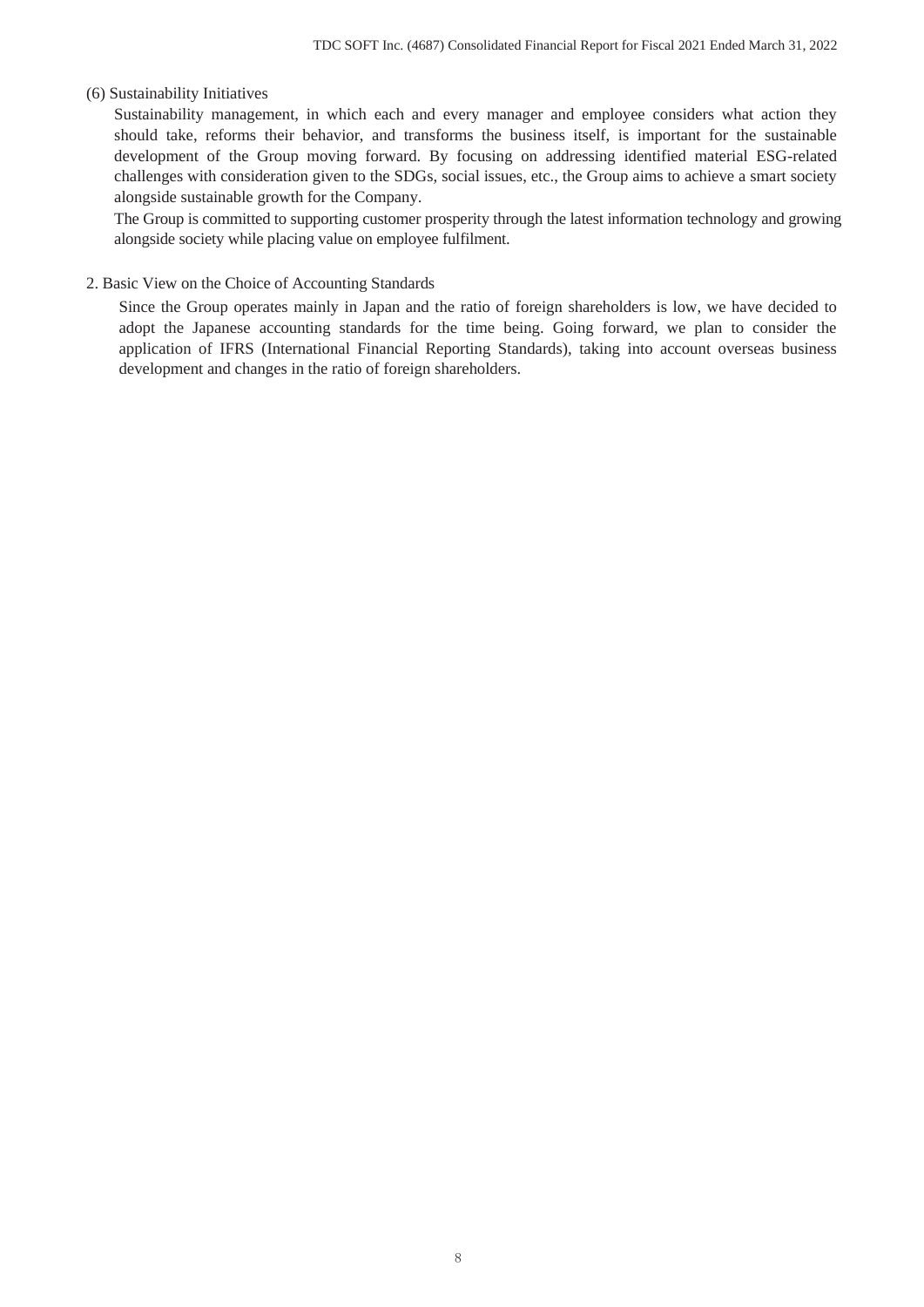# **3. Consolidated Financial Statements and Primary Notes**

# **(1) Consolidated Balance Sheet**

| Assets                                              |            |            |
|-----------------------------------------------------|------------|------------|
| Current assets:                                     |            |            |
| Cash and deposits                                   | 10,077,199 | 11,702,407 |
| Notes and accounts receivable - trade               | 4,717,813  |            |
| Notes and accounts receivable - trade, and contract |            | 5,387,536  |
| assets                                              |            |            |
| Work in process                                     | 108,616    | 33,265     |
| Other                                               | 178,097    | 245,124    |
| Total current assets                                | 15,081,727 | 17,368,333 |
| Non-current assets:                                 |            |            |
| Property, plant and equipment                       |            |            |
| <b>Buildings</b>                                    | 112,929    | 115,944    |
| Tools, furniture and fixtures                       | 36,560     | 60,376     |
| Leased assets                                       | 9,735      | 12,063     |
| Total property, plant and equipment                 | 159,225    | 188,384    |
| Intangible fixed assets                             |            |            |
| Software                                            | 48,486     | 6,695      |
| Telephone subscription rights                       | 4,247      | 4,247      |
| Total intangible fixed assets                       | 52,733     | 10,942     |
| Investments and other assets:                       |            |            |
| Investment securities                               | 2,391,518  | 2,535,603  |
| Shares of subsidiaries and associates               | 300,000    | 300,000    |
| Deferred tax assets                                 | 196,122    | 183,471    |
| Guarantee deposits                                  | 427,745    | 445,227    |
| Other                                               | 43,607     | 40,375     |
| Total investments and other assets                  | 3,358,995  | 3,504,677  |
| Total non-current assets                            | 3,570,954  | 3,704,005  |
| <b>Total assets</b>                                 | 18,652,681 | 21,072,338 |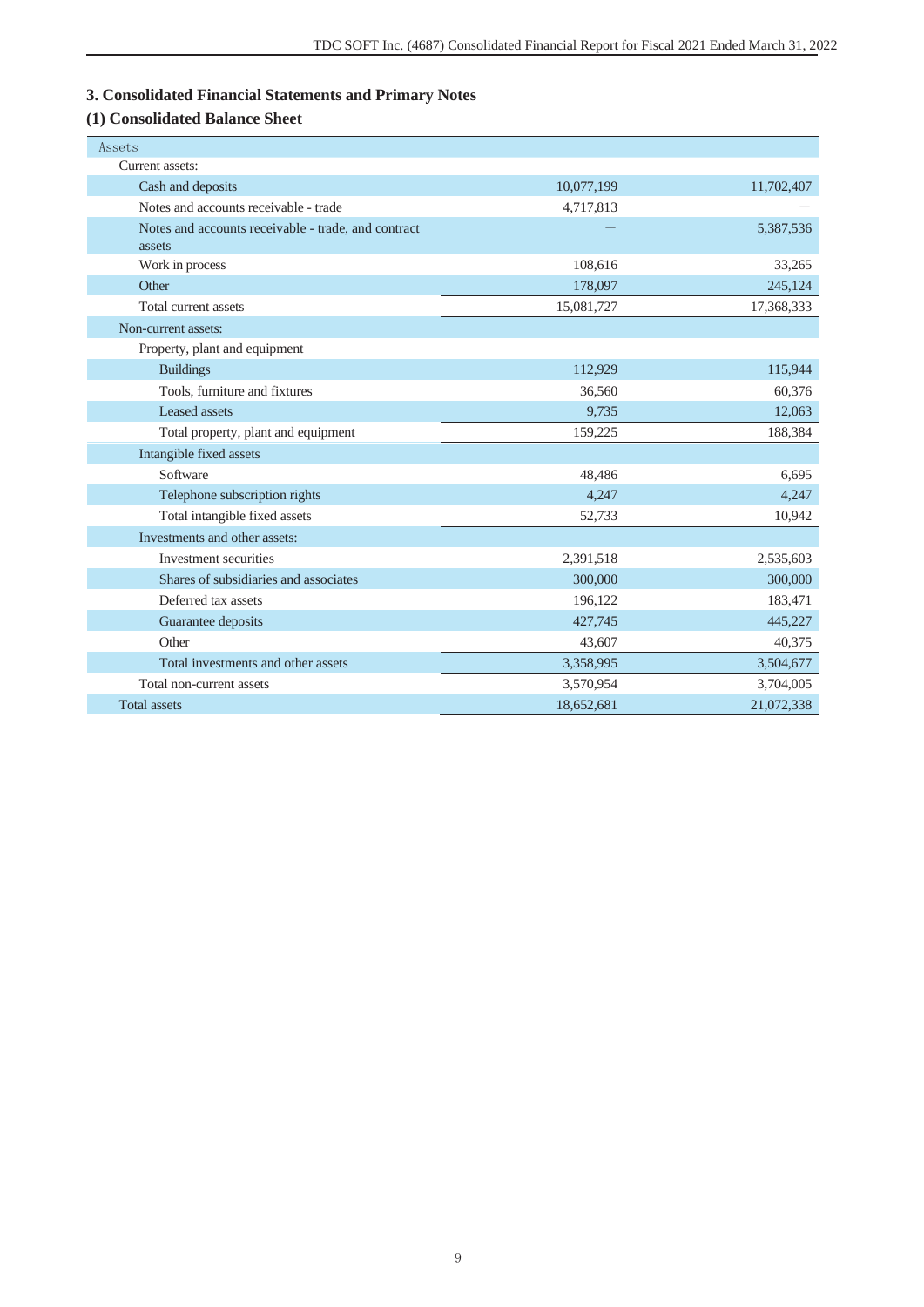|                                                                              |                                       | (Thousands of yen)                    |
|------------------------------------------------------------------------------|---------------------------------------|---------------------------------------|
|                                                                              | Fiscal 2020<br>(as of March 31, 2021) | Fiscal 2021<br>(as of March 31, 2022) |
| Liabilities                                                                  |                                       |                                       |
| Current liabilities:                                                         |                                       |                                       |
| Accounts payable - trade                                                     | 1,003,764                             | 1,258,623                             |
| Short-term borrowings                                                        | 430,000                               | 479,000                               |
| Accounts payable - other                                                     | 145,811                               | 514,839                               |
| Accrued expenses                                                             | 1,827,566                             | 1,921,178                             |
| Income taxes payable                                                         | 656,489                               | 675,440                               |
| Accrued consumption taxes                                                    | 449,677                               | 404,654                               |
| Provision for bonuses for directors (and other<br>officers)                  | 115,900                               | 137,240                               |
| Other                                                                        | 128,104                               | 149,487                               |
| <b>Total current liabilities</b>                                             | 4,757,312                             | 5,540,463                             |
| Non-current liabilities:                                                     |                                       |                                       |
| Provision for share-based remuneration for<br>employees                      | 56,988                                | 68,246                                |
| Provision for share-based remuneration for directors<br>(and other officers) | 68,816                                | 76,406                                |
| Asset retirement obligations                                                 | 64,254                                | 68,961                                |
| Other                                                                        | 41,699                                | 63,190                                |
| Total non-current liabilities                                                | 231,757                               | 276,805                               |
| <b>Total liabilities</b>                                                     | 4,989,070                             | 5,817,268                             |
| Net assets                                                                   |                                       |                                       |
| Shareholders' equity:                                                        |                                       |                                       |
| Share capital                                                                | 970,400                               | 970,400                               |
| Capital surplus                                                              | 986,256                               | 986,256                               |
| Retained earnings                                                            | 11,062,053                            | 12,555,835                            |
| Treasury shares                                                              | (383,744)                             | (374, 322)                            |
| Total shareholders' equity                                                   | 12,634,965                            | 14,138,168                            |
| Accumulated other comprehensive income:                                      |                                       |                                       |
| Valuation difference on available-for-sale securities                        | 1,028,645                             | 1,116,901                             |
| Total accumulated other comprehensive income                                 | 1,028,645                             | 1,116,901                             |
| Total net assets                                                             | 13,663,611                            | 15,255,069                            |
| Total liabilities and net assets                                             | 18.652.681                            | 21,072,338                            |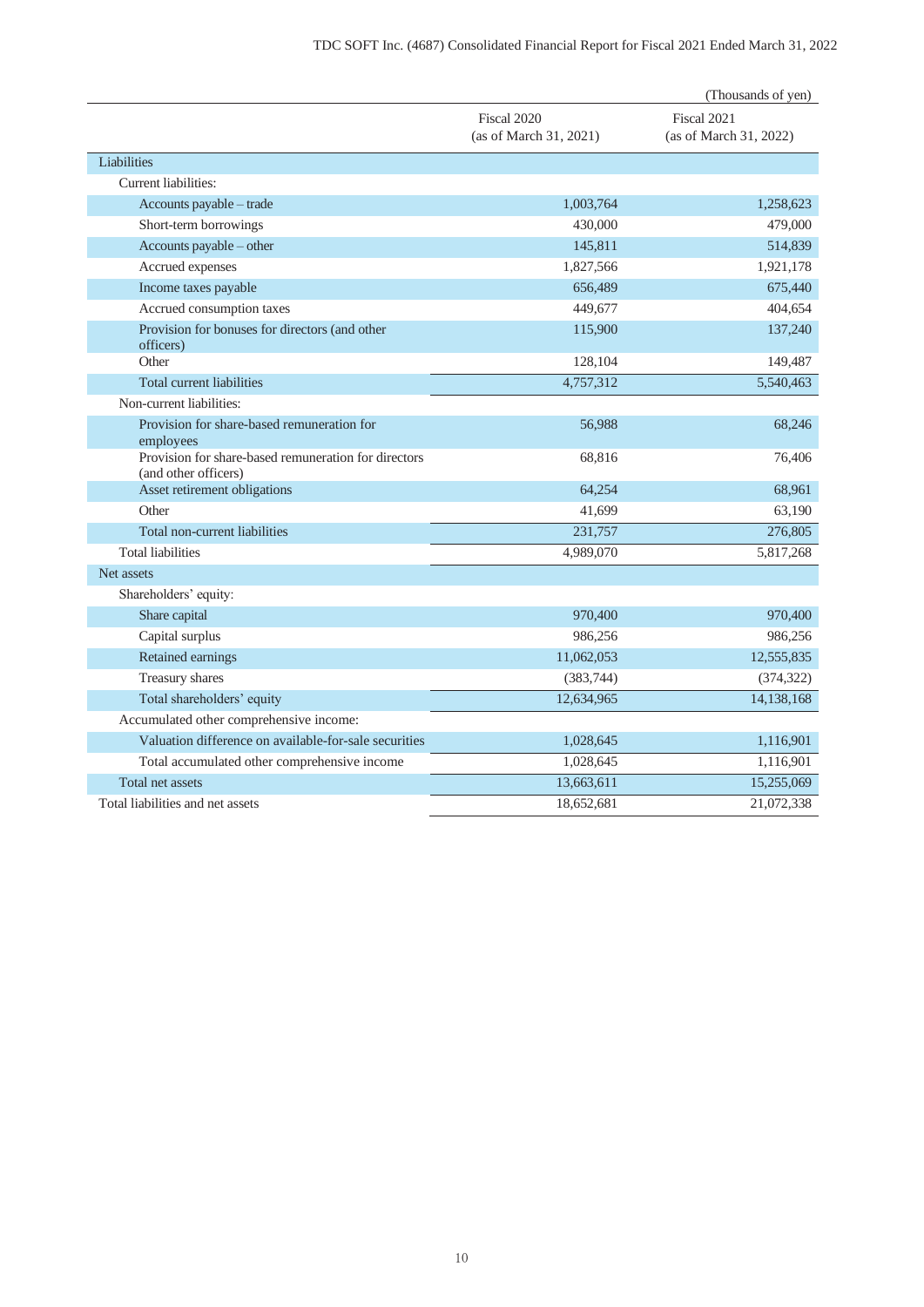# **(2) Consolidated Statement of Income and Consolidated Statement of Comprehensive Income**

**Consolidated Statement of Income**

|                                                  |                                                          | (Thousands of yen)                                       |
|--------------------------------------------------|----------------------------------------------------------|----------------------------------------------------------|
|                                                  | Fiscal 2020<br>(from April 1, 2020 to<br>March 31, 2021) | Fiscal 2021<br>(from April 1, 2021 to<br>March 31, 2022) |
| Net sales                                        | 27,292,772                                               | 30,925,122                                               |
| Cost of sales                                    | 21,894,707                                               | 24,501,309                                               |
| Gross profit                                     | 5,398,065                                                | 6,423,812                                                |
| Selling, general and administrative expenses     | 3,039,505                                                | 3,456,710                                                |
| Operating profit                                 | 2,358,559                                                | 2,967,102                                                |
| Non-operating income:                            |                                                          |                                                          |
| Interest income                                  | 221                                                      | 181                                                      |
| Dividend income                                  | 58,753                                                   | 63,644                                                   |
| Subsidy income                                   | 188,730                                                  | 18,216                                                   |
| Gain on investments in partnerships              | 25,527                                                   | 17,064                                                   |
| Gain on sales of investment securities           | 5,250                                                    | 7,656                                                    |
| Other                                            | 10,649                                                   | 11,646                                                   |
| Total non-operating income                       | 289,131                                                  | 118,409                                                  |
| Non-operating expenses:                          |                                                          |                                                          |
| Interest expenses                                | 3,298                                                    | 3,503                                                    |
| Loss on valuation of investment securities       | 79,999                                                   |                                                          |
| Other                                            | 152                                                      | $\overline{0}$                                           |
| Total non-operating expenses                     | 83,450                                                   | 3,503                                                    |
| Ordinary profit                                  | 2,564,240                                                | 3,082,008                                                |
| Profit before income taxes                       | 2,564,240                                                | 3,082,008                                                |
| Income taxes – current                           | 890,597                                                  | 1,046,472                                                |
| Income taxes - deferred                          | (38, 143)                                                | (33, 475)                                                |
| Income taxes                                     | 852,453                                                  | 1,012,996                                                |
| Profit                                           | 1,711,786                                                | 2,069,011                                                |
| Profit attributable to non-controlling interests |                                                          |                                                          |
| Profit attributable to owners of parent          | 1.711.786                                                | 2.069.011                                                |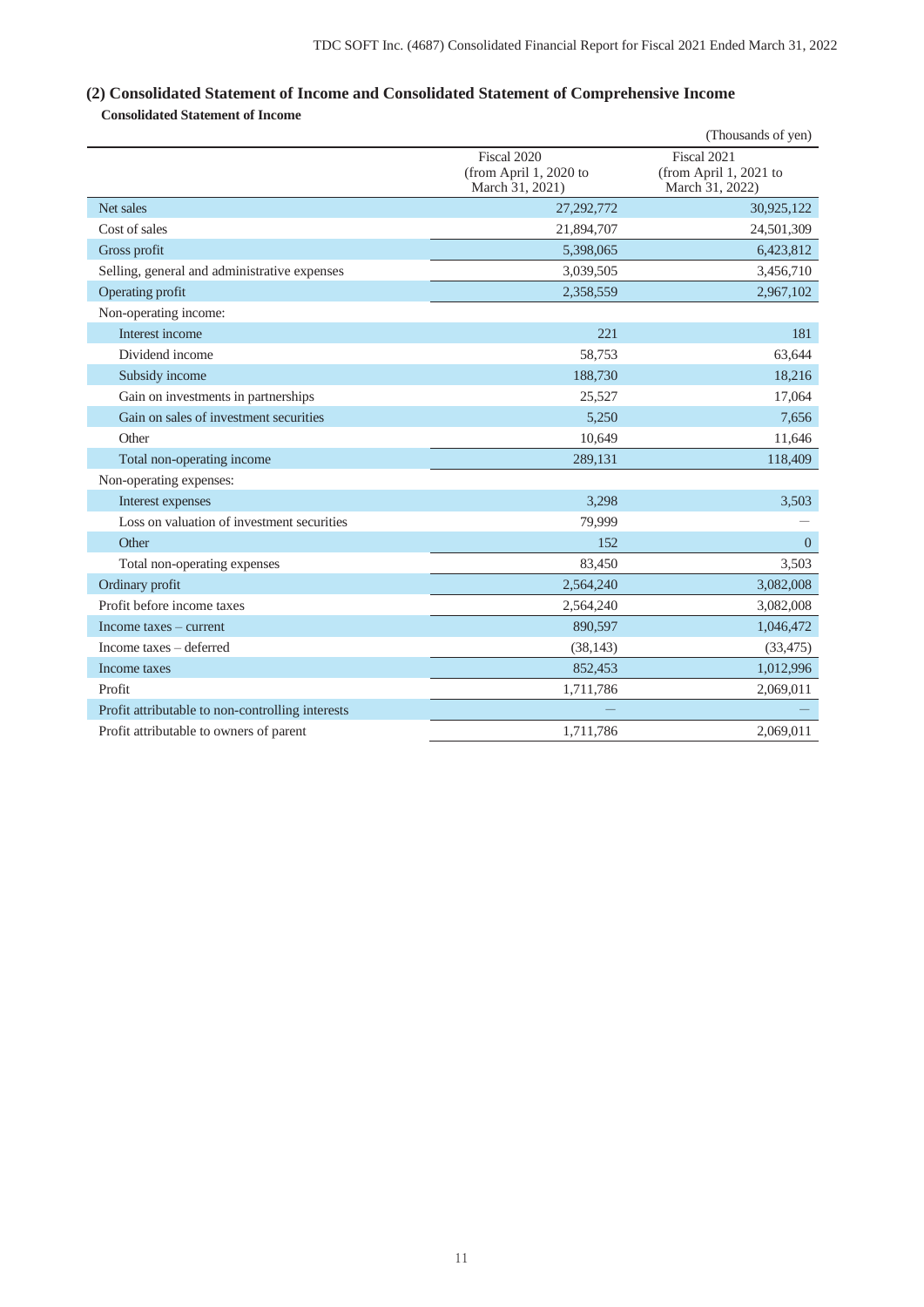### **Consolidated Statement of Comprehensive Income**

|                                    |                                                          | (Thousands of yen)                                       |
|------------------------------------|----------------------------------------------------------|----------------------------------------------------------|
|                                    | Fiscal 2020<br>(from April 1, 2020 to<br>March 31, 2021) | Fiscal 2021<br>(from April 1, 2021 to<br>March 31, 2022) |
| Profit                             | 1,711,786                                                | 2,069,011                                                |
| Other comprehensive income:        |                                                          |                                                          |
| Valuation difference on available- | 431,913                                                  | 88,255                                                   |
| for-sale securities                |                                                          |                                                          |
| Total other comprehensive income   | 431,913                                                  | 88,255                                                   |
| Comprehensive income               | 2,143,700                                                | 2,157,266                                                |
| attributable to:                   |                                                          |                                                          |
| Owners of parent                   | 2,143,700                                                | 2,157,266                                                |
| Non-controlling interests          |                                                          |                                                          |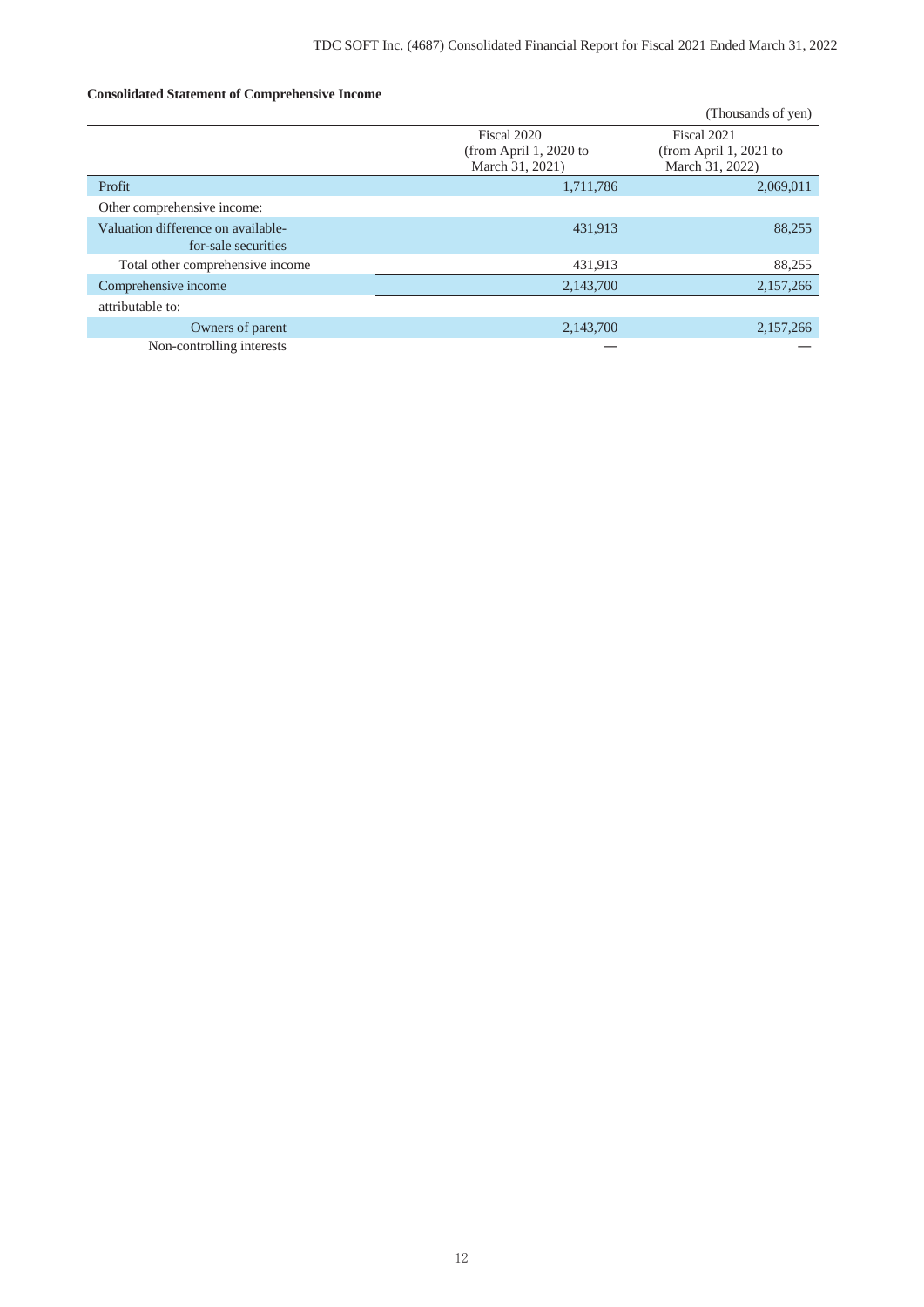### **(3) Consolidated Statement of Changes in Net Assets**

Fiscal 2020 (from April 1, 2020 to March 31, 2021)

|                                                                                           |                  |                    |                          |                    |                                  |                                                                 |                                                          | (Thousands of yen) |
|-------------------------------------------------------------------------------------------|------------------|--------------------|--------------------------|--------------------|----------------------------------|-----------------------------------------------------------------|----------------------------------------------------------|--------------------|
|                                                                                           |                  |                    | Sharehold<br>ers' equity |                    |                                  | Accumulated other<br>comprehensive income                       |                                                          | Total net          |
|                                                                                           | Share<br>capital | Capital<br>surplus | Retained<br>earnings     | Treasury<br>shares | Total<br>shareholders'<br>equity | Valuation<br>difference on<br>available-for-<br>sale securities | Total<br>accumulated<br>other<br>comprehensive<br>income | assets             |
| Balance at the beginning of<br>the period                                                 | 970,400          | 986,228            | 9,938,020                | (383, 662)         | 11,510,985                       | 596,732                                                         | 596,732                                                  | 12,107,718         |
| Cumulative effect of<br>changes in<br>accounting policies                                 |                  |                    |                          |                    |                                  |                                                                 |                                                          |                    |
| Balance at the<br>beginning of the period<br>reflecting changes in<br>accounting policies | 970,400          | 986,228            | 9,938,020                | (383, 662)         | 11,510,985                       | 596,732                                                         | 596,732                                                  | 12,107,718         |
| Changes of items during the<br>period                                                     |                  |                    |                          |                    |                                  |                                                                 |                                                          |                    |
| Dividends of surplus                                                                      |                  |                    | (587,753)                |                    | (587,753)                        |                                                                 |                                                          | (587,753)          |
| Profit attributable to<br>owners of parent                                                |                  |                    | 1,711,786                |                    | 1,711,786                        |                                                                 |                                                          | 1,711,786          |
| Purchase of treasury<br>shares                                                            |                  |                    |                          | (90)               | (90)                             |                                                                 |                                                          | (90)               |
| Disposal of treasury<br>shares                                                            |                  | 27                 |                          | 8                  | 36                               |                                                                 |                                                          | 36                 |
| Increase by corporate<br>division                                                         |                  |                    |                          |                    | $\overline{\phantom{0}}$         |                                                                 |                                                          |                    |
| Netchness of items<br>other than<br>shareholders' equity                                  |                  |                    |                          |                    |                                  | 431,913                                                         | 431,913                                                  | 431,913            |
| Total changes of items<br>during the period                                               |                  | 27                 | 1,124,033                | (81)               | 1,123,979                        | 431,913                                                         | 431,913                                                  | 1,555,892          |
| Balance at the end of the<br>period                                                       | 970,400          | 986,256            | 11,062,053               | (383,744)          | 12,634,965                       | 1,028,645                                                       | 1,028,645                                                | 13,663,611         |

Fiscal 2021 (from April 1, 2021 to March 31, 2022)

(Thousands of yen)

|                                                                                           |                  |                    | Sharehold<br>ers' equity |                    |                                 | Accumulated other<br>comprehensive income:                      |                                                          | Total net  |
|-------------------------------------------------------------------------------------------|------------------|--------------------|--------------------------|--------------------|---------------------------------|-----------------------------------------------------------------|----------------------------------------------------------|------------|
|                                                                                           | Share<br>capital | Capital<br>surplus | Retained<br>earnings     | Treasury<br>shares | Total<br>shareholders<br>equity | Valuation<br>difference on<br>available-for-<br>sale securities | Total<br>accumulated<br>other<br>comprehensive<br>income | assets     |
| Balance at the beginning of<br>the period                                                 | 970,400          | 986,256            | 11,062,053               | (383,744)          | 12,634,965                      | 1,028,645                                                       | 1,028,645                                                | 13,663,611 |
| Cumulative effect of<br>changes in<br>accounting policies                                 |                  |                    | 12,522                   |                    | 12,522                          |                                                                 |                                                          | 12,522     |
| Balance at the<br>beginning of the period<br>reflecting changes in<br>accounting policies | 970,400          | 986,256            | 11,074,576               | (383,744)          | 12,647,487                      | 1,028,645                                                       | 1,028,645                                                | 13,676,133 |
| Changes of items during the<br>period                                                     |                  |                    |                          |                    |                                 |                                                                 |                                                          |            |
| Dividends of surplus                                                                      |                  |                    | (587,752)                |                    | (587,752)                       |                                                                 |                                                          | (587,752)  |
| Profit attributable to<br>owners of parent                                                |                  |                    | 2,069,011                |                    | 2,069,011                       |                                                                 |                                                          | 2,069,011  |
| Purchase of treasury<br>shares                                                            |                  |                    |                          | (65)               | (65)                            |                                                                 |                                                          | (65)       |
| Disposal of treasury<br>shares                                                            |                  |                    |                          | 9,487              | 9,487                           |                                                                 |                                                          | 9,487      |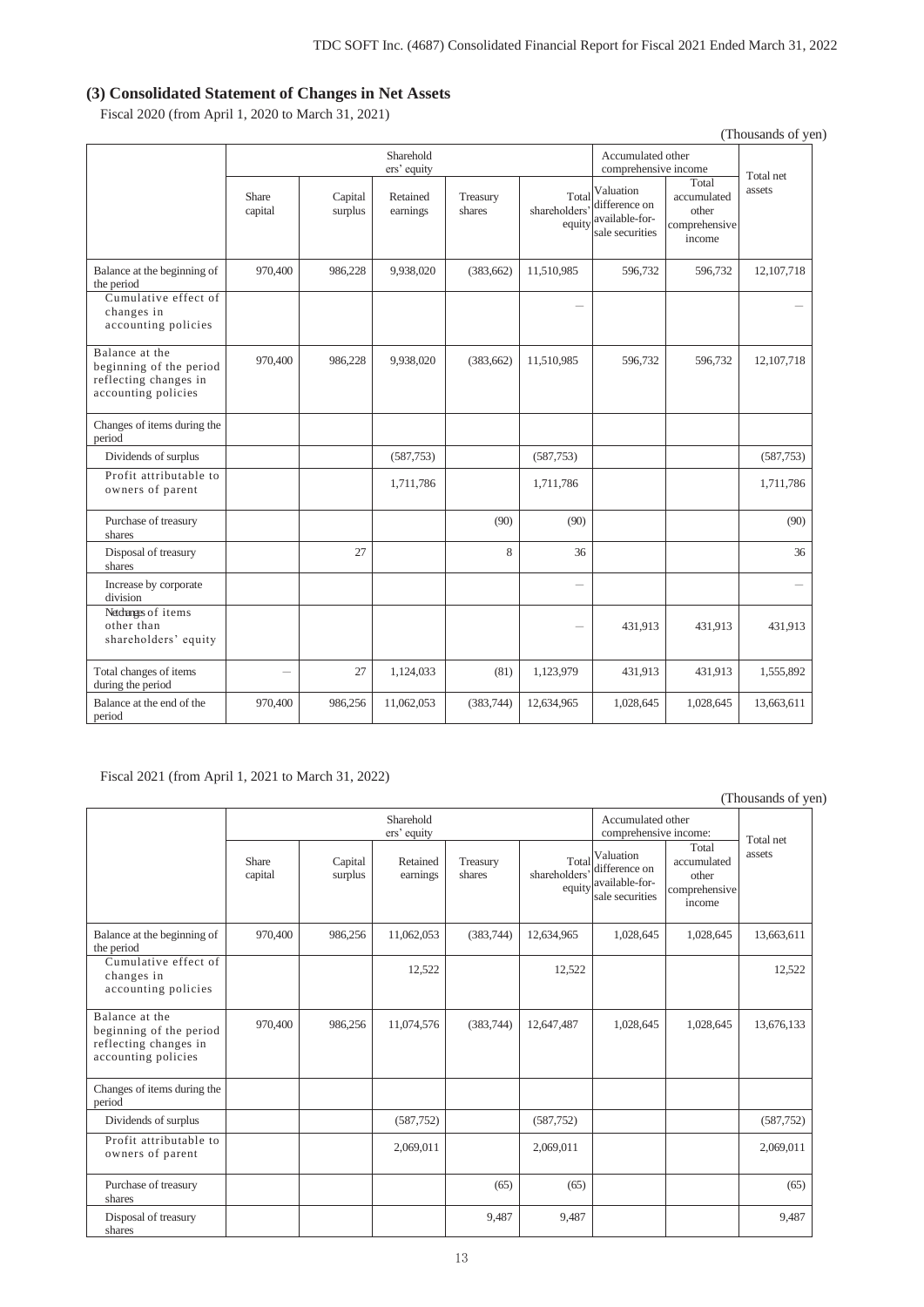| Increase by corporate<br>division                         |         |         |            |            | -          |           |           |            |
|-----------------------------------------------------------|---------|---------|------------|------------|------------|-----------|-----------|------------|
| Netchanges of items<br>other than<br>shareholders' equity |         |         |            |            |            | 88,255    | 88.255    | 88,255     |
| Total changes of items<br>during the period               |         |         | 1,481,259  | 9,421      | 1,490,681  | 88,255    | 88,255    | 1,578,936  |
| Balance at the end of the<br>period                       | 970,400 | 986,256 | 12,555,835 | (374, 322) | 14,138,168 | 1,116,901 | 1,116,901 | 15,255,069 |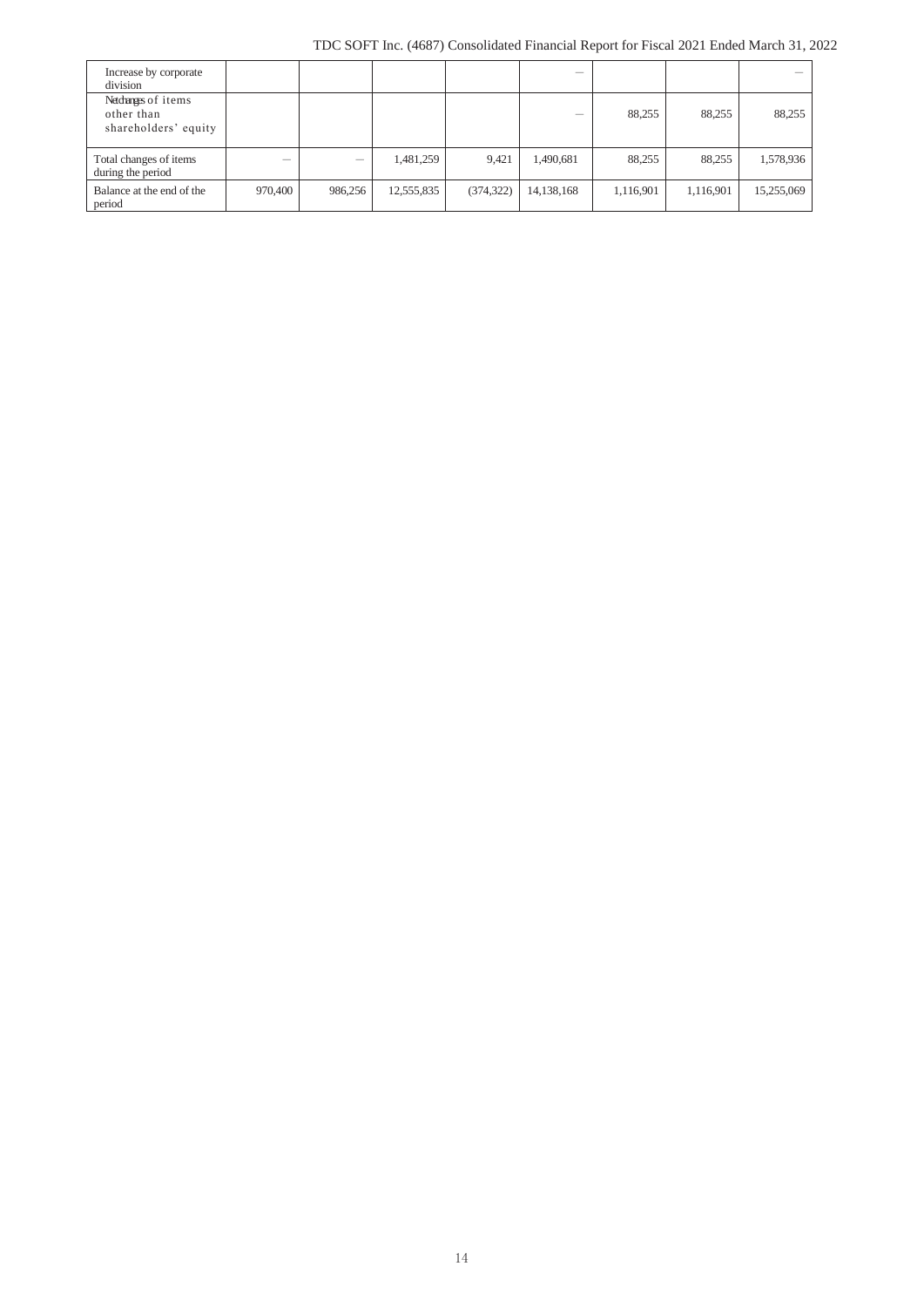# **(4) Consolidated Statement of Cash Flows**

|                                                                                                     |                                                          | (Thousands of yen)                                       |
|-----------------------------------------------------------------------------------------------------|----------------------------------------------------------|----------------------------------------------------------|
|                                                                                                     | Fiscal 2020<br>(from April 1, 2020 to<br>March 31, 2021) | Fiscal 2021<br>(from April 1, 2021 to<br>March 31, 2022) |
| Cash flows from operating activities                                                                |                                                          |                                                          |
| Profit before income taxes                                                                          | 2,564,240                                                | 3,082,008                                                |
| Depreciation and amortization                                                                       | 86,879                                                   | 83,785                                                   |
| Increase (decrease) in provision for bonuses for<br>directors (and other officers)                  | 9,700                                                    | 21,340                                                   |
| Increase (decrease) in provision for share-based<br>remuneration for directors (and other officers) | 18,216                                                   | 17,077                                                   |
| Increase (decrease) in provision for share-based<br>remuneration for employees                      | 12,649                                                   | 11,258                                                   |
| Interest and dividend income                                                                        | (58, 974)                                                | (63, 825)                                                |
| Interest expenses                                                                                   | 3,298                                                    | 3,503                                                    |
| Loss (gain) on valuation of investment securities                                                   | 79,999                                                   |                                                          |
| Loss (gain) on investments in partnerships                                                          | (25, 527)                                                | (17,064)                                                 |
| Decrease (increase) in notes and accounts receivable -<br>trade                                     | 93,045                                                   | (643, 485)                                               |
| Decrease (increase) in inventories                                                                  | (27, 411)                                                | 75,351                                                   |
| Increase (decrease) in notes and accounts payable -<br>trade                                        | (82,910)                                                 | 254,858                                                  |
| Increase (decrease) in accounts payable – other                                                     | (66, 234)                                                | 364,233                                                  |
| Increase (decrease) in accrued expenses                                                             | 152,820                                                  | 93,613                                                   |
| Increase (decrease) in accrued consumption taxes                                                    | 71,603                                                   | (44,360)                                                 |
| Other                                                                                               | 31,333                                                   | (29, 353)                                                |
| Subtotal                                                                                            | 2,862,728                                                | 3,208,940                                                |
| Income taxes paid                                                                                   | (589, 145)                                               | (1,034,069)                                              |
| Cash flows from operating activities                                                                | 2,273,583                                                | 2,174,871                                                |
| Cash flows from investing activities                                                                |                                                          |                                                          |
| Purchase of property, plant and equipment                                                           | (26,749)                                                 | (59, 787)                                                |
| Purchase of intangible fixed assets                                                                 | (1,782)                                                  | (4,720)                                                  |
| Purchase of investment securities                                                                   | (106, 613)                                               | (15,989)                                                 |
| Proceeds of dividend distributions from partnerships                                                | 89,610                                                   |                                                          |
| Payments of loans receivable from employees                                                         | (4,500)                                                  | (3,400)                                                  |
| Collection of loans receivable from employees                                                       | 5,973                                                    | 5,499                                                    |
| Payments for guarantee deposits                                                                     | (6,688)                                                  | (17, 481)                                                |
| Interest and dividend income received                                                               | 58,974                                                   | 63,825                                                   |
| Other                                                                                               | 9,750                                                    | 29,406                                                   |
| Cash flows from investing activities                                                                | 17,974                                                   | (2,647)                                                  |
| Cash flows from financing activities                                                                |                                                          |                                                          |
| Net increase (decrease) in short-term loans payable                                                 |                                                          | 49,000                                                   |
| Interest expenses                                                                                   | (3,323)                                                  | (3,486)                                                  |
| Dividend payment                                                                                    | (587, 753)                                               | (587, 752)                                               |
| Repayments of lease obligations                                                                     | (3,045)                                                  | (4,712)                                                  |
| Other                                                                                               | (53)                                                     | (65)                                                     |
| Cash flows from financing activities                                                                | (594, 176)                                               | (547, 016)                                               |
| Net increase (decrease) in cash and cash equivalents                                                | 1,697,381                                                | 1,625,207                                                |
| Balance of cash and cash equivalents at the beginning of the<br>period                              | 8,379,818                                                | 10,077,199                                               |
| Balance of cash and cash equivalents at the end of the<br>period                                    | 10,077,199                                               | 11,702,407                                               |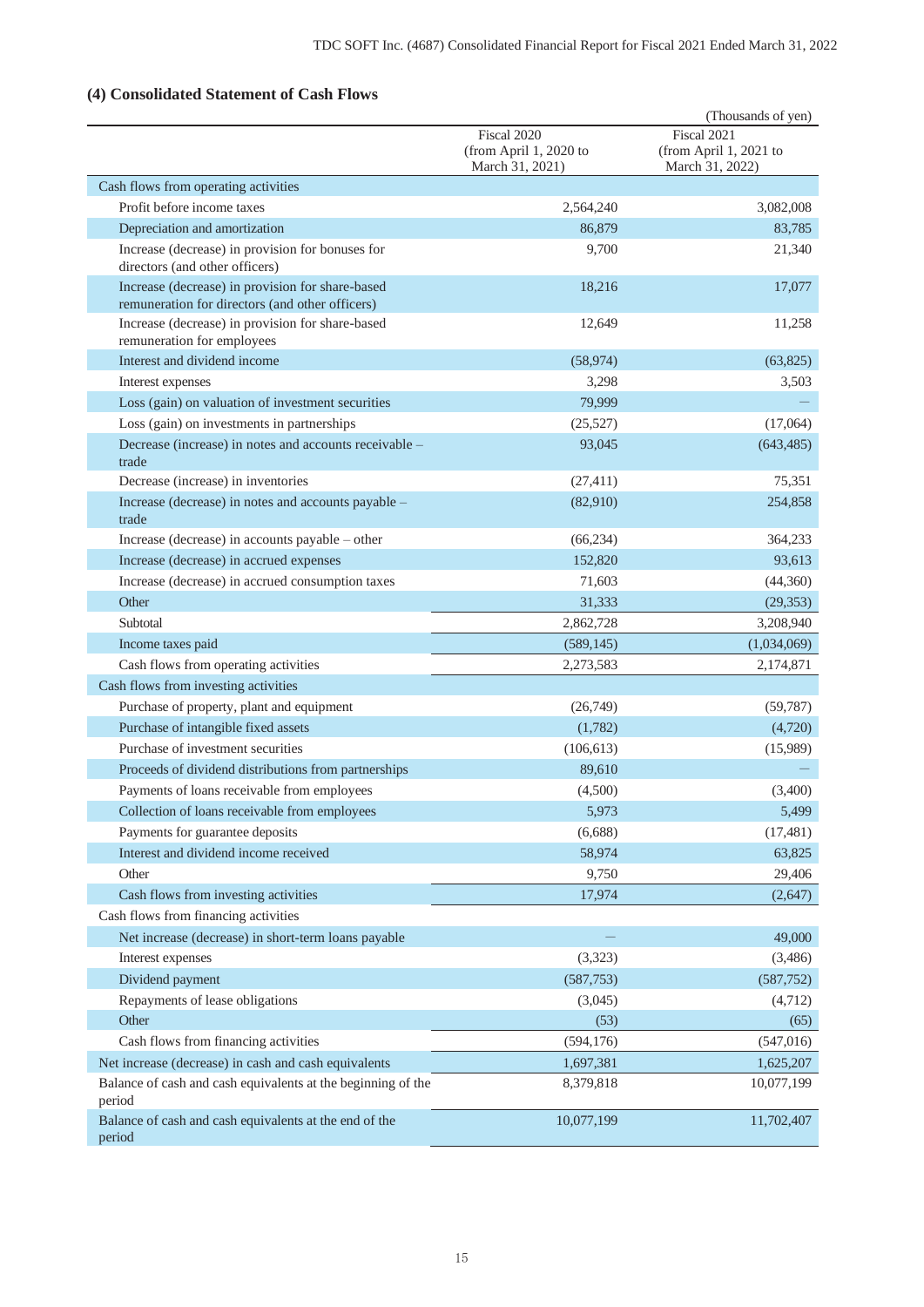### **(5) Notes on Consolidated Financial Statements**

(Notes on Going Concern Assumption)

No applicable events.

#### (Changes in Accounting Policies)

(Application of the Accounting Standard for Revenue Recognition)

We have applied the "Accounting Standard for Revenue Recognition" (ASBJ Statement No. 29, March 31, 2020) and the "Implementation Guidance on Accounting Standard for Revenue Recognition" (ASBJ Guidance No. 30, March 26, 2021) (hereinafter referred to as the "Accounting Standard for Revenue Recognition, etc.") from the start of fiscal 2021. This recognizes promised goods or services as revenue at the amount expected to be received upon exchange of said goods or services at the point of time that the control of said goods or services is transferred to the customer. As a result, for contracts to which the completion standards had been applied and in which performance obligation is satisfied over a fixed period of time, we have changed the method to one that estimates progress according to satisfaction of performance obligation and that recognizes revenue based on said progress over a fixed period of time.

The application of the Accounting Standard for Revenue Recognition, etc. is subject to the transitional treatment provided for in the proviso to paragraph 84 of the Accounting Standard for Revenue Recognition. The cumulative amount of financial impact in the case of retroactively applying the new accounting policy to periods prior to the start of fiscal 2021 was added to or subtracted from the retained earnings at the start of fiscal 2021, and thus the new accounting policy has been applied from this opening balance. However, the new accounting policy has not been retroactively applied to contracts to which the method prescribed in paragraph 86 of the Accounting Standard for Revenue Recognition is applied, and for which the amounts of almost all earnings were recognized in accordance with the previous transactional treatment prior to the start of fiscal 2021.

As a result, net sales decreased by ¥64,010 thousand for the fiscal year under review, cost of sales decreased by ¥50,666 thousand, and operating profit, ordinary profit, and profit before income taxes each decreased by ¥13,344 thousand. In addition, the opening balance of retained earnings increased by ¥12,534 thousand. Following the application of the Accounting Standard for Revenue Recognition, etc., "notes and accounts receivable - trade" shown under "current assets" in the consolidated balance sheet for the previous fiscal year has been included in "notes and accounts receivable - trade, and contract assets" in the consolidated balance sheet for the previous fiscal year from fiscal 2021.

(Application of the Accounting Standard for Fair Value Measurement, Etc.)

We have applied the "Accounting Standard for Fair Value Measurement" (ASBJ Statement No. 30, July 4, 2019) (hereinafter referred to as the "Accounting Standard for Fair Value Measurement"), etc. from the start of fiscal 2021. Furthermore, in accordance with the transitional treatment provided for in paragraph 19 of the Accounting Standard for Fair Value Measurement and paragraph 44-2 of the "Accounting Standard for Financial Instruments" (ASBJ Statement No. 10, July 4, 2019), the new accounting policies set forth in the Accounting Standard for Fair Value Measurement, etc. are to be applied prospectively. This change has no impact on the consolidated financial statements.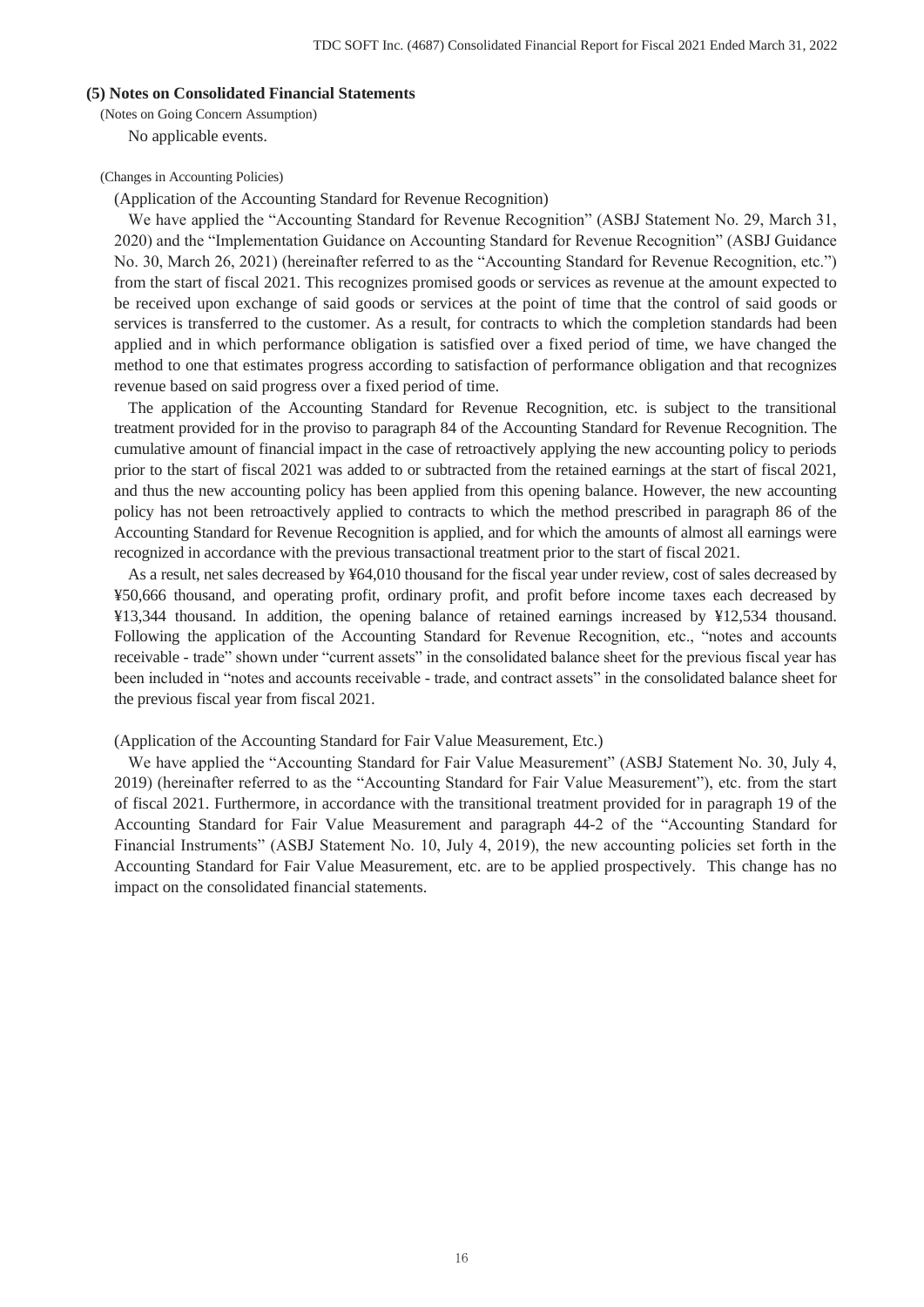(Supplemental Information)

(Transactions in which the Company's shares are delivered to its employees, etc., through a trust)

1. Board Benefit Trust (BBT) for directors

The Company has introduced a share-based compensation plan (the "Compensation Plan") to directors of the Company pursuant to the resolution of the 64<sup>th</sup> ordinary general meeting of shareholders held on June 29, 2017.

(1) Transaction outline

In accordance with "the provision of share benefits for directors (and other officers) of the Company" set at the introduction of the Compensation Plan, points are granted to directors (and other officers) of the Company and the Company's shares equivalent to the points will be granted to them at the time of their resignation.

In order to preemptively acquire the shares to be granted in the future, the Company placed money in trust for the Board Benefit Trust (BBT) with Custody Bank of Japan, Ltd. (Trust Account E), and the Trust Bank acquired the Company's shares with the money held in trust.

## (2) The Company's shares remaining in the trust

The Company's shares remaining in the trust are recorded as treasury shares in net assets at their book value in the trust (excluding the amount of incidental expenses). The book value and number of shares of said treasury shares were ¥112.964 million and 178,600 shares for fiscal 2021.

- (3) Book value of loans calculated from the total market value No applicable events.
- 2. Japanese version of the Employee Stock Ownership Plan (J-ESOP)

The Company has introduced an incentive plan (the "Incentive Plan") to provide employees with benefits in the form of shares of the Company, pursuant to a resolution of the Board of Directors on August 8, 2017.

(1) Transaction outline

In accordance with "the provision of share benefits for superior employees" set at the introduction of the Incentive Plan, the Company's shares will be granted to employees who meet certain requirements. In order to preemptively acquire the shares to be granted in the future, the Company placed money in trust for the Employee Stock Ownership Plan (J-ESOP) with Custody Bank of Japan, Ltd. (Trust Account E), and the Trust Bank acquired the Company's shares with the money held in trust.

(2) The Company's shares remaining in the trust

The Company's shares remaining in the trust are recorded as treasury shares in net assets at their book value in the trust (excluding the amount of incidental expenses). The book value and number of shares of said treasury shares were ¥124.982 million and 197,600 shares for fiscal 2021.

(3) Book value of loans calculated from the total market value No applicable events.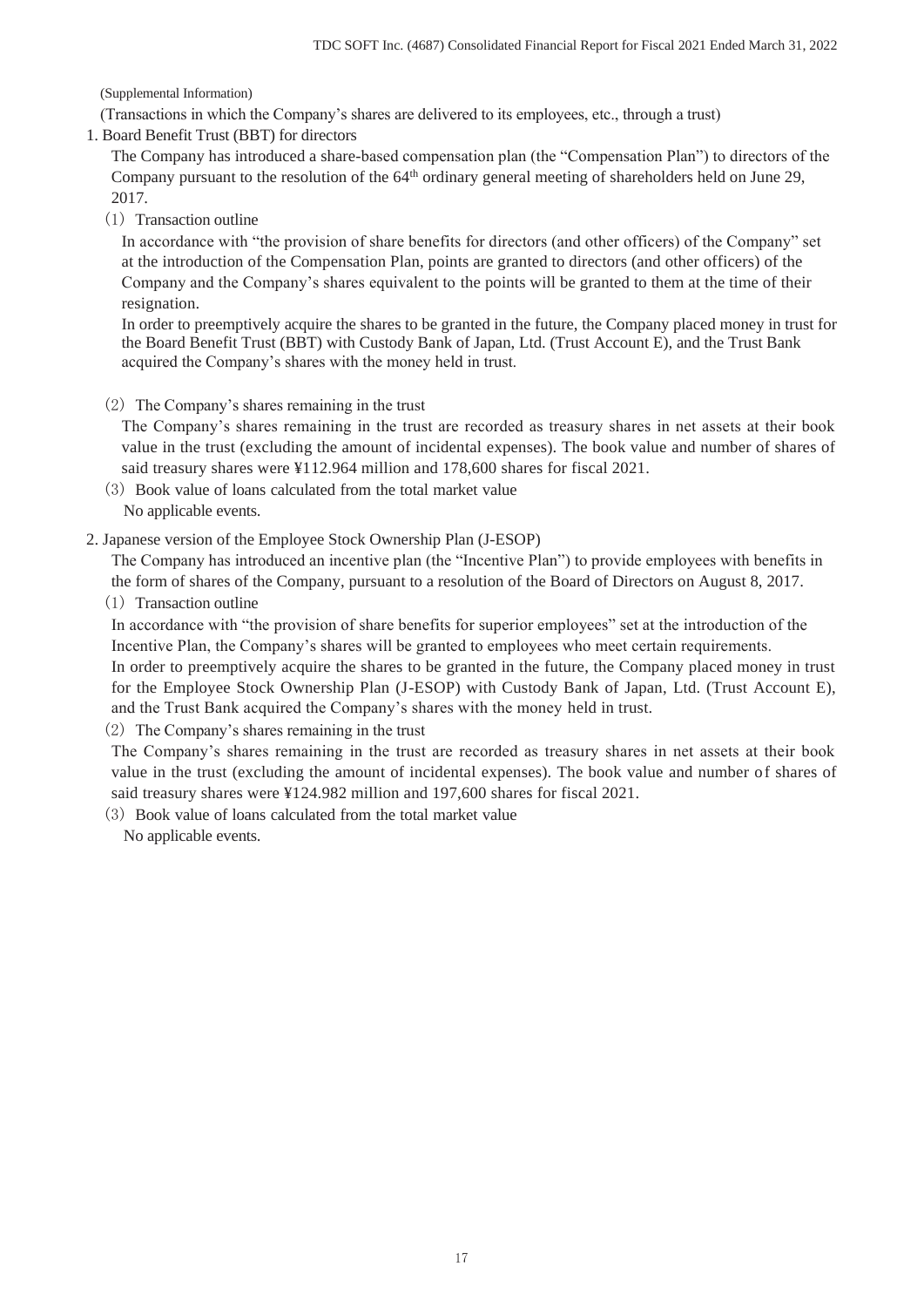### (Segment Information and Related Matters)

### Segment Information

As the Group has only one segment, the System Development segment, segment information and related matters are omitted in this consolidated financial report.

## Related Information

Fiscal 2020 (from April 1, 2020 to March 31, 2021)1.Information by product and service As net sales of one segment/service to external customers exceeds 90% of net sales in the consolidated statement of income, information by product and service is omitted in this consolidated financial report.

## 2. Information by region

(1) Net sales

As net sales to external customers in Japan exceeds 90% of net sales in the consolidated statement of income, information on net sales by region is omitted in this consolidated financial report.

(2) Property, plant and equipment

As the amount of property, plant and equipment located in Japan exceeds 90% of the amount of property, plant and equipment in the consolidated balance sheet, information on property, plant and equipment by region is omitted in this consolidated financial report.

## 3. Key customer information

(Thousands of yen)

| Customer name        | Net sales | Related segment    |
|----------------------|-----------|--------------------|
| NTT DATA Corporation | 5,769,801 | System development |

Fiscal 2021 (from April 1, 2021 to March 31, 2022)

1. Information by product and service

As net sales of one segment/service to external customers exceeds 90% of net sales in the consolidated statement of income, information by product and service is omitted in this consolidated financial report.

## 2. Information by region

(1) Net sales

As net sales to external customers in Japan exceeds 90% of net sales in the consolidated statement of income, information on net sales by region is omitted in this consolidated financial report.

(2) Property, plant and equipment

As the amount of property, plant and equipment located in Japan exceeds 90% of the amount of property, plant and equipment in the consolidated balance sheet, information on property, plant and equipment by region is omitted in this consolidated financial report.

### 3. Key customer information

|                             |           | (Thousands of yen)             |
|-----------------------------|-----------|--------------------------------|
| Customer name               | Net sales | Related segment                |
| <b>NTT DATA Corporation</b> |           | $6,184,224$ System development |